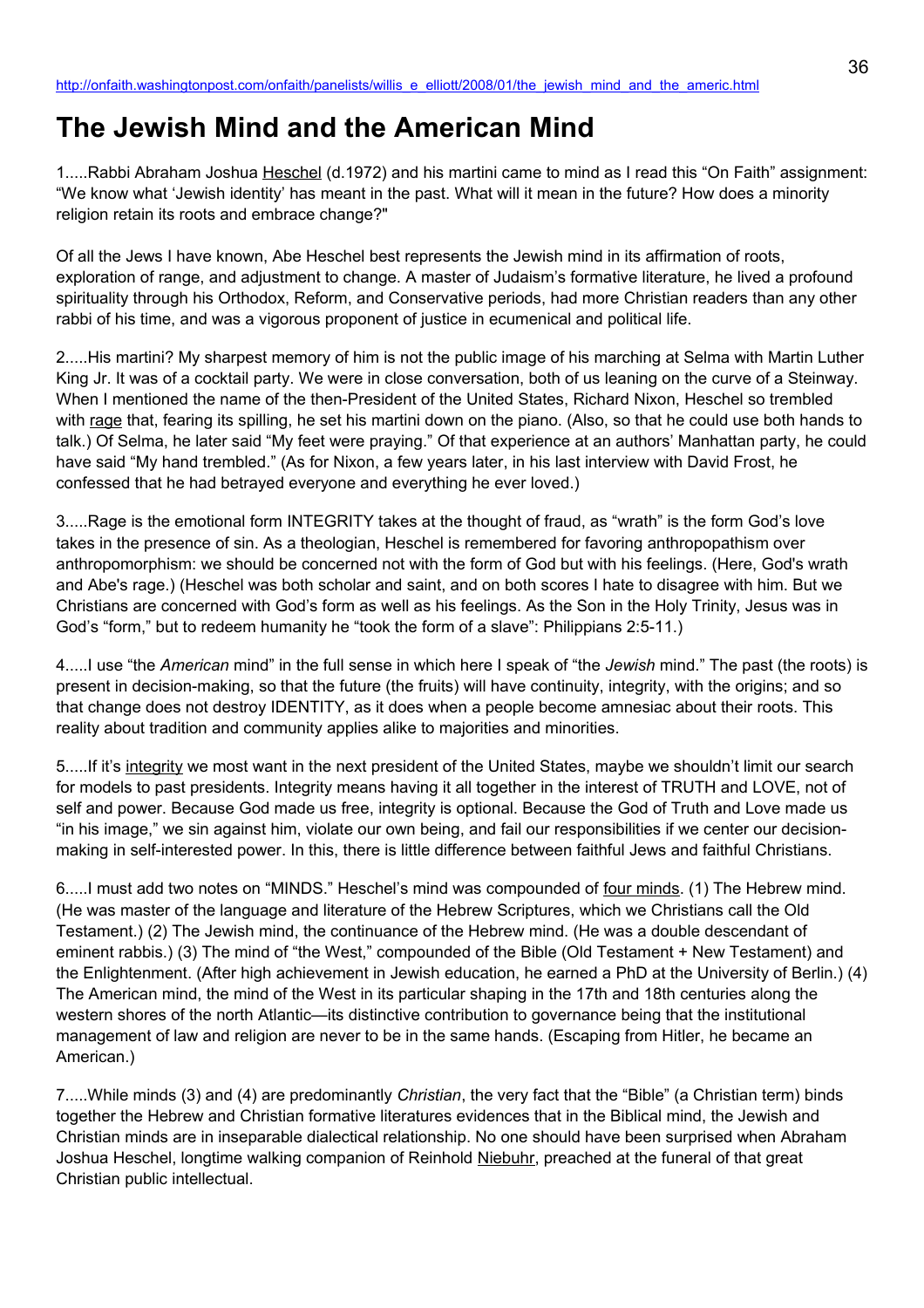**Comments Please report offensive comments below.**

Basically, Mad, ...it's all too often about 'control,' even illusory control. People want to believe I'm an 'evil witch' muttering the \*wrong\* magic words because they feel the need to believe they are muttering the \*right\* magic words... and that \*that\* has power, as opposed to waking up, looking around, and really actually dealing with life.

8日 | b

Sorry to disappoint, but I don't mutter words. This is not the way.

The good Reverend here referred to a story about the Gods coming to someone's house... This is not important cause it's \*words.\* People can get frenzied about the words and act \*totally backwards\* about them. Like about it being the fault of a 'stranger' (in his own country) for saying the 'wrong words.'

Did those people really think through the Reverend's arguments, or were they just in the wrong dream?

Associating in the backs of their minds what folks like the Reverend keep saying: 'Christian is American, notovertly-Christian-is Unamerican, and out to ruin your holidays... Blame them for your own conflicted consumerism...'

Never a word about 'Umm, if you wanted to, you could, umm... Stop buying crap...'

Just... 'Jesus says support those who say Keep Buying, helplessly keep buying, blame someone else for not-Jesus and associated helplessness.'

Bang. Someone gets hurt. Denials and rationalizations follow. No one probably saw what they were doing, never mind \*looking at what happens.\*

Lucid dreaming? How about lucid waking?

Seriously.

**POSTED BY: PAGANPLACE | JANUARY 16, 2008 3:41 AM [REPORT OFFENSIVE COMMENT](mailto:blogs@washingtonpost.com?subject=On%20Faith%20Panelists%20Blog%20%20%7C%20%20Paganplace%20%20%7C%20%20The%20Jewish%20Mind%20and%20the%20American%20Mind%20%20%7C%20%202187640&body=%0D%0D%0D%0D%0D================%0D?__mode=view%26_type=comment%26id=2187640%26blog_id=618)**

Oh, and, my, my, but I'm chatty tonight, Mad.

Do wonder who Annonymous is, but when discussing the 'American Mind' ...what better than the collective consciousness to speak of? :)

" Even though Jung didn't believe in lucid dreaming himself I've found it to be a fantastic way of dealing with my own psyche, especially combined with a Jungian overview."

Jung managed to bring these ideas to us by \*not\* postulating a mechanism, but rather by observing \*people\* and starting to work with \*how our consciousness actually works as subjectively-perceiving creatures.\*

We're dreaming \*now,\* in the waking world, and if we can't dream lucidly when we're \*awake,\* is it any wonder people behave in bizarre and contradictory, and helplessly-adversarial in compulsive ways?

It's people who don't know how to dream... Always looking for the one thing to make this other thing happen, without which they can't stop and look around and see and be and do.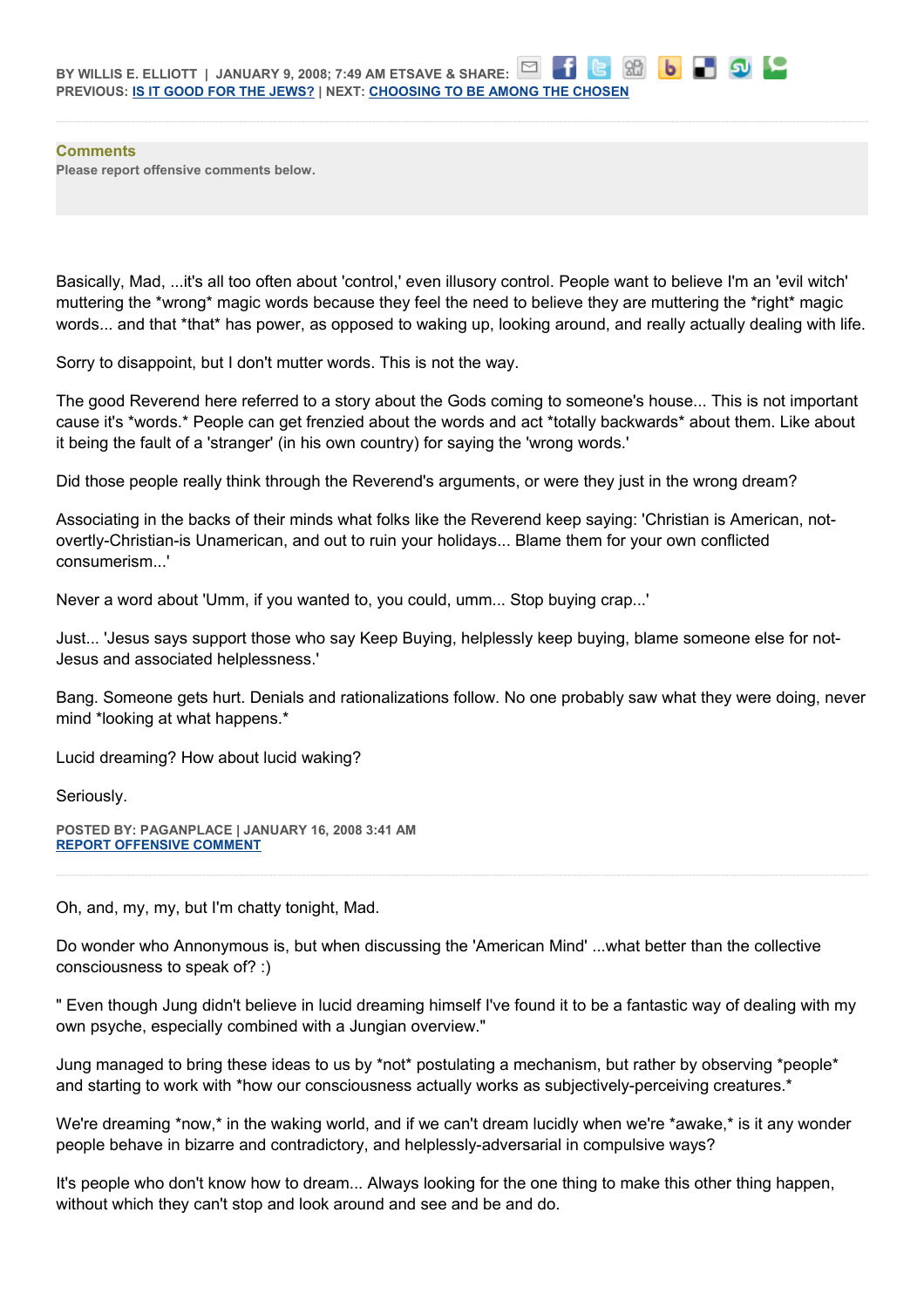Jung spoke of archetypes, ...I say these are as much of the Gods as is the 'fact' that 'sky is up and ground is down.' Our ancestors dwelt there.

Here.

"Of course playtime in these states is precious and rare and that's why I'm always on the lookout for new methods."

The method is... Be still. Pay attention. First to your body, then your thoughts, and the rest, you have every means to figure out.... as long as you're willing to live it.

There's even play involved. :)

" I'll look into the forms of yoga that you mentioned. So far Vivekananda's 'Raja Yoga' and Aleister Crowley's 'Eight Lectures on Yoga' have been the most helpful books that I've come across."

Well, Crowley was an odd duck. Seems to me he pushed every button he could find to press and hoped something would come out of it. Found a lot of things, I suppose, credit for daring, but, I'd take his last words seriously, after all he said so 'authoritatively,' with all his words and systems and funny hats:

"I am perplexed." :)

Good man. Summed it right up. :)

**POSTED BY: PAGANPLACE | JANUARY 16, 2008 3:07 AM [REPORT OFFENSIVE COMMENT](mailto:blogs@washingtonpost.com?subject=On%20Faith%20Panelists%20Blog%20%20%7C%20%20Paganplace%20%20%7C%20%20The%20Jewish%20Mind%20and%20the%20American%20Mind%20%20%7C%20%202187491&body=%0D%0D%0D%0D%0D================%0D?__mode=view%26_type=comment%26id=2187491%26blog_id=618)**

Anyway, maybe if I speak in that manner, Reverend, you could understand a bit about how unjustly you portray others, and how it appears to those you characterize... motivated as you may feel you are by the idea you have the 'best book.'

Books are only as good as the heart makes them.

Your ilk, and those you teach, seem to so often labor under the notion that anyone who doesn't worship as you do must be 'setting themselves up as 'God,' ...you claim you 'know' all manner of things about us, by virtue of what looks to us like a \*verbal idol claiming to be, not an idol, not a book, not a bunch of myths and stories, but in fact actually in a verbal way, God.\*

You've got a way of projecting on us this shadow, usually expressed as 'You worship trees and dirt and statues and yourselves as 'God.' ...As \*if.\*

No, we don't.

Certainly not in terms of any delusion that there are things that are \*not\* 'God.' There are things we treat as particularly sacred because they \*function\* that way, not cause we think an object \*is\* a God-being in the way you presume through your own lens of what constitutes 'God' or 'A God.'

That book again.

We say Goddess a lot. Even mighty kings have a mother. Who knew.

Seems that your book-idol has things it 'tells' you we're all about, and won't let you hear us say different when we speak for ourselves.

As Americans.

Hrm.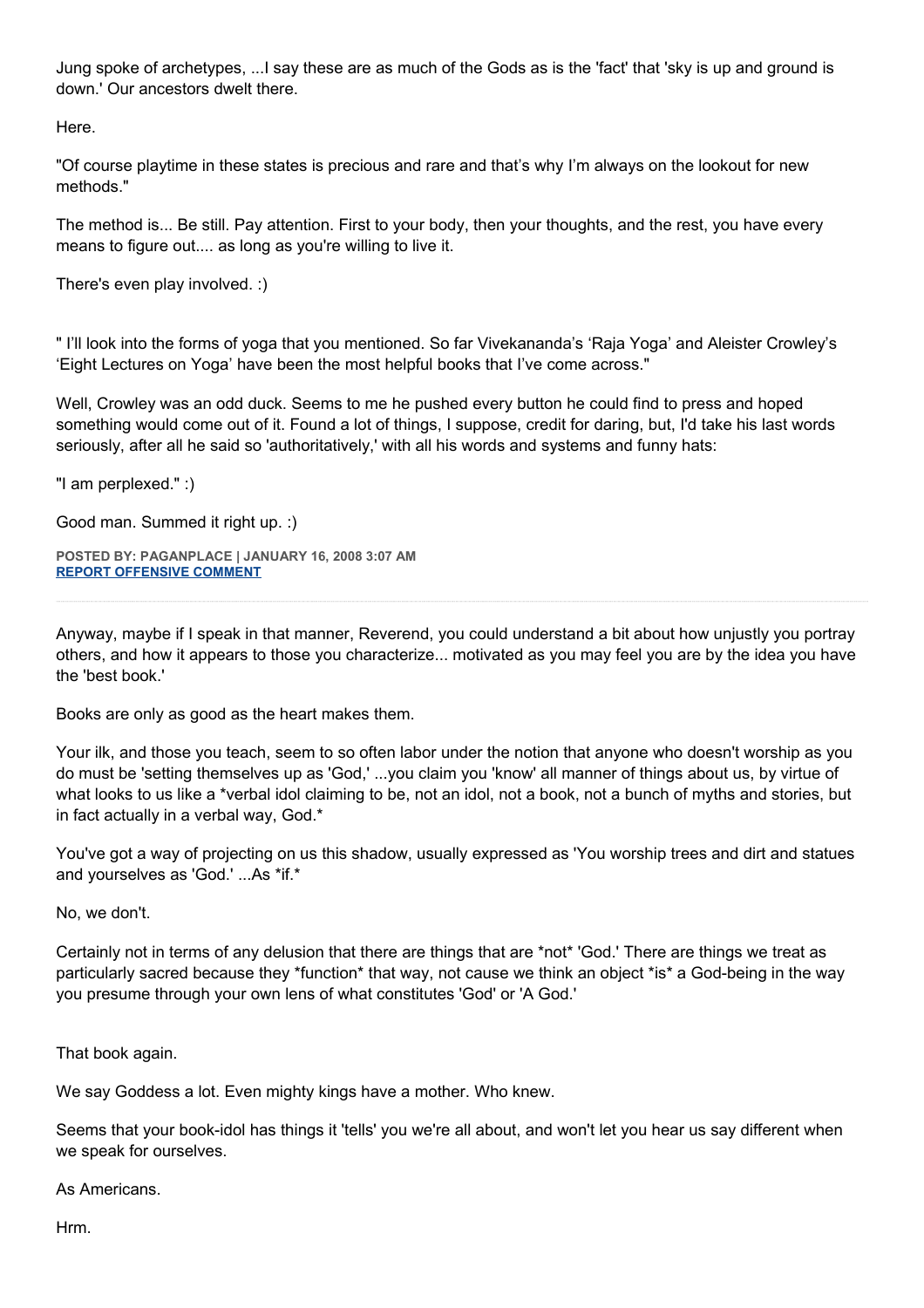Maybe that's cause that's all your \*book\* will say about others, ...all that the people who wrote the book cared to \*think\* about others, for their own reasons at the time.

I'd say that's \*not\* 'The American mind.'

That's about some 'Kingdom' you would rather have.

The American mind is smarter than that.

Also more hospitable.

And, ... Hello, Mad:

"I hardly ever take issue with anything you say, but while I agree science is not a religion, there is an area where science and mystery are starting to dovetail in a new and exciting way."

Dovetails are nice for certain rarely-seen-but-essential joints, yes? :)

To strain the carpentry metaphor, those don't work so well if one direction of grain is trying to pretend to be the other. :)

"Science as a whole hasn't jumped on this viewpoint, but it's clearly there. As a practitioner of an Earth based religion yourself I would think you have to agree that in a way science can't do anything BUT reveal 'God', no?"

Well, I'll emend Lovecraft to say, 'Science does not remove the Gods.' Certainly, as a practitioner of an Earth religion, I'd say it's folly to hobble or spin or limit science for fear it \*might\* somehow disprove an essential link to the Gods, or the Gods, or 'God' hirself, ...but as someone who lives in a magical world that \*is\* to me a manifestation of the Goddess, I'll take all the hard science I can get.

Too often people believe that science and their \*particular\* religion are at odds (even if members of these religions never met a high-tech weapon system they didn't like while denying the fact that it's a bad idea to pollute the future,) ...even in Earth-religions there is a lot of fear that if one looks too hard, the magic and mystery and sacredness will go away...

Like it's that fragile. Heh.

If I can say \*one\* thing for all faiths, it's this: Do not fear to look as hard and long and ruthlessly and carefully at the world as you possibly can. The Sacred is not so fragile that we ever, ever, ever, need to dumb down.

So the world wasn't made in a week in 5400 BCE. Go out in a field away from the city lights and \*look into space.\*

Realize you're \*in\* space.

If that's not \*big\* enough for ya, a book or enforcing sexual tabooes to assuage primate instincts while denying they exist can't help you. See the pieces of dust... Dust. Shooting stars, each a piece of \*dust\* blazing bright trails across the sky at ridiculous velocities, as the world \*continues\* to be made.

Science can't break the wonder. Neither can religion. They can only break \*us\* or our friendly ecosystem.

A lot of people try to justify a lot of things based on this idea, 'What if you found a watch on a beach.'

I say, "What if you found a galaxy in in the sky?"

Funny way the names of things go, but 'Galaxy' actually \*means\* the milk of the Mother.

No need for science to get more mystical. Science is what I rely on when mystical \*happens.\* :)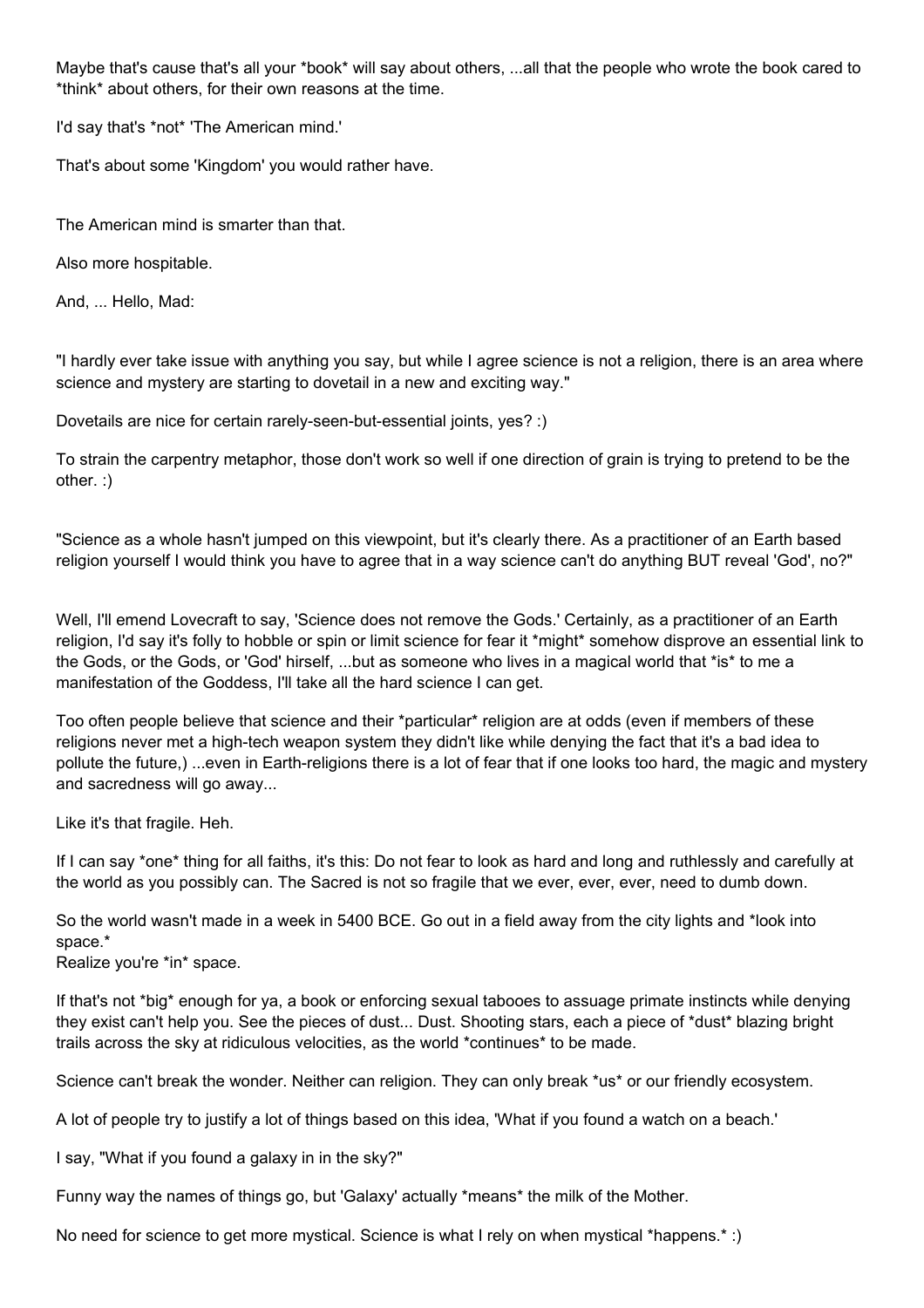"The method of science, the aim of religion".

Pagan Place-

I hardly ever take issue with anything you say, but while I agree science is not a religion, there is an area where science and mystery are starting to dovetail in a new and exciting way. Science as a whole hasn't jumped on this viewpoint, but it's clearly there. As a practitioner of an Earth based religion yourself I would think you have to agree that in a way science can't do anything BUT reveal 'God', no?

## Anonymous:

Much food for thought there, as always. I've always had a hard time 'mapping out' the differences in 'territory' between dreaming, lucid dreaming, and out of body projections. Heck, I even died once! One type of nonphysical consciousness can lead into another, yet feel so differently and the rules change. Dion Fortune made some pretty accurate observations about all of this regarding the roles of polarity between thought and form.

Even though Jung didn't believe in lucid dreaming himself I've found it to be a fantastic way of dealing with my own psyche, especially combined with a Jungian overview. My Anima, as the gatekeeper to the unconscious also reminds me of the "Holy Guardian Angel" in certain Hermetic traditions. Some of my deepest changes have been made in this way.

Of course playtime in these states is precious and rare and that's why I'm always on the lookout for new methods. I'll look into the forms of yoga that you mentioned. So far Vivekananda's 'Raja Yoga' and Aleister Crowley's 'Eight Lectures on Yoga' have been the most helpful books that I've come across.

Always a pleasure…

**POSTED BY: MAD LOVE | JANUARY 16, 2008 2:01 AM [REPORT OFFENSIVE COMMENT](mailto:blogs@washingtonpost.com?subject=On%20Faith%20Panelists%20Blog%20%20%7C%20%20Mad%20Love%20%20%7C%20%20The%20Jewish%20Mind%20and%20the%20American%20Mind%20%20%7C%20%202187171&body=%0D%0D%0D%0D%0D================%0D?__mode=view%26_type=comment%26id=2187171%26blog_id=618)**

Anyway, Reverend: That-all aside, (you'll have to pardon if that talk of a 'Christian Nation' hasn't just plain lost my patience. It really has. Gods know I faced down my share of skinheads in my \*ahem\* adventurous youth, and they were always full of that stuff...)

Well, we have the tale of Baucis and Philemon...

Maybe we're in safer territory, here: Your words?

"The possibility that unidentified strangers in need of hospitality were gods in disguise was ingrained in first century culture."

It's a sentiment you won't find foreign in modern Pagan culture, either: while political Christians will use the rather parallel story of Sodom (and whatever the Hel Gomorrah did) as some 'obvious condemnation of gay people existing,' to us it's plain that the story is supposed to relate, mythically, those cities getting nuked for \*lack of hospitality.\* (Rules of hospitality are usually related to kingship in many world religions, as king-Gods are taken to teach about such spheres... whether those lessons are positive or negative. :) )

To Pagans, the meaning of such stories is clear: Treat wayward travelers as if they might be the Gods, not, 'Gays Are Evil and God's Gonna Nuke San Fransisco.'

The Metamorphoses aren't ill-named: they're about \*change.\* Not destiny. Change. (And, notice how the result is not a wasteland and a random 'pillar of salt,' but a temple. This isn't about cities \*literally\* being destroyed, it's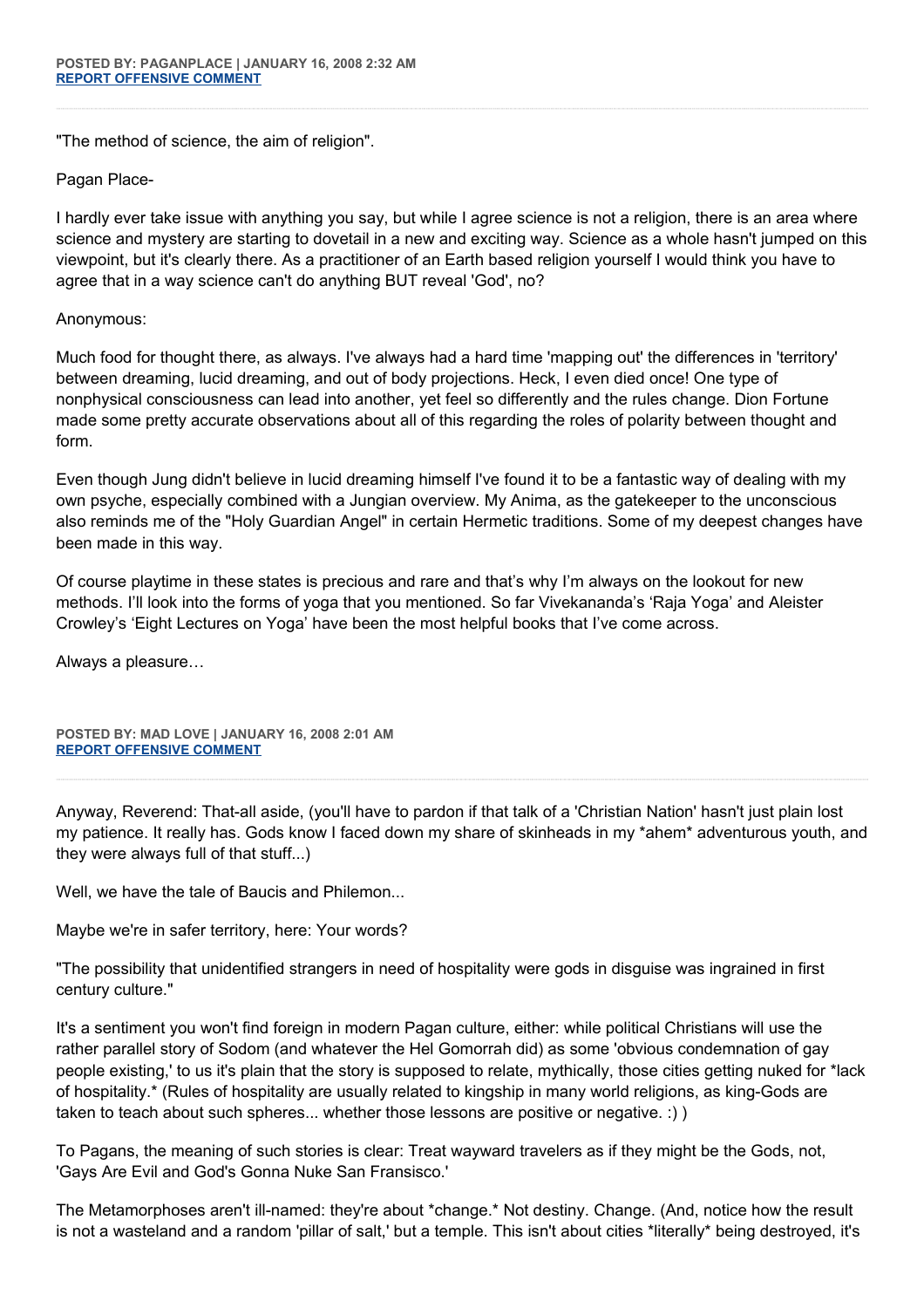about the \*home\* becoming sacred to the Gods if one honors \*both\* the ideals of sovereignty \*and\* the wayward messenger. The \*goose\* is in the lap of the Good King \*because\* the home is not to be laid waste by this. (ie, don't beggar yourself out of fear)

Do you imagine good ol' Jove would approve of the 'unity' of the mob that attacked the well-wishing Jew on the subway? ('Party-pooper' and 'unamerican' as he may have been characterized?)

Think Zeus or certain other king-Gods we might have heard a thing or two about would approve of placing \*one iota of blame\* on him for being a 'stranger,' as someone billed him?

I wouldn't bet my lightning rod on it. ;)

When people start talking about 'who's the real Americans, whether it's 'my people' or Jews or Muslims or whoever, especially in terms of a 'Christian nation,' I gotta say...

It looks pretty damn inhospitable.

And when you do that, it's not Zeus who makes a wasteland of your city. You make it a wasteland by the very \*act.\*

Having been homeless, it's a wasteland... with a few bright temples, that I've known well.

I keep wishing I still had my Ovid. I ... kinda gave it away. :)

**POSTED BY: PAGANPLACE | JANUARY 16, 2008 12:48 AM [REPORT OFFENSIVE COMMENT](mailto:blogs@washingtonpost.com?subject=On%20Faith%20Panelists%20Blog%20%20%7C%20%20Paganplace%20%20%7C%20%20The%20Jewish%20Mind%20and%20the%20American%20Mind%20%20%7C%20%202186764&body=%0D%0D%0D%0D%0D================%0D?__mode=view%26_type=comment%26id=2186764%26blog_id=618)**

"One can suppose that various kinds of paranormal events taking place synchronistically are well explained by the same universal phenomenon - the nonlocality of consciousness - albeit in a mode not easily recognized or accounted for."

That's, as we say, Anonymous... 'Good enough to be getting on with.' :)

"Science itself seems to disregard the fact that consciousness is ultimately inseparable from all and everything that is observed or experienced in any mode whatsoever."

Science, though, is \*not,\* as some religions like to claim, a religion. It is a \*method of studying the world,\* and in fact, one which is based on the very idea of knowing what can be known in certain modes: one that seeks to know all there is to know that is repeatable and not-dependent upon an individual consciousness' view.

I repeat: Science is not a religion. It is a method of studying the world.

Methods, of course, are not always performed perfectly, but really, people who claim 'Science is a (rival) religion!' and then challenge it on the basis of it being an 'incomplete' religion are basically insisting on barking up the wrong tree in an attempt to justify their own religions' untrue claims about the material world.

It's not made for that. It doesn't claim to be made for that.

Science can't touch Mystery, but it can sure kick the crap out of \*mystification,\* which is another matter entirely.

And, speaking of which, ...to the Reverend:

"On the subway Jew event, you say "I find it curious you speak on this topic now." I did so only in response to something you seem to have forgotten, viz. that YOU reintroduced the event."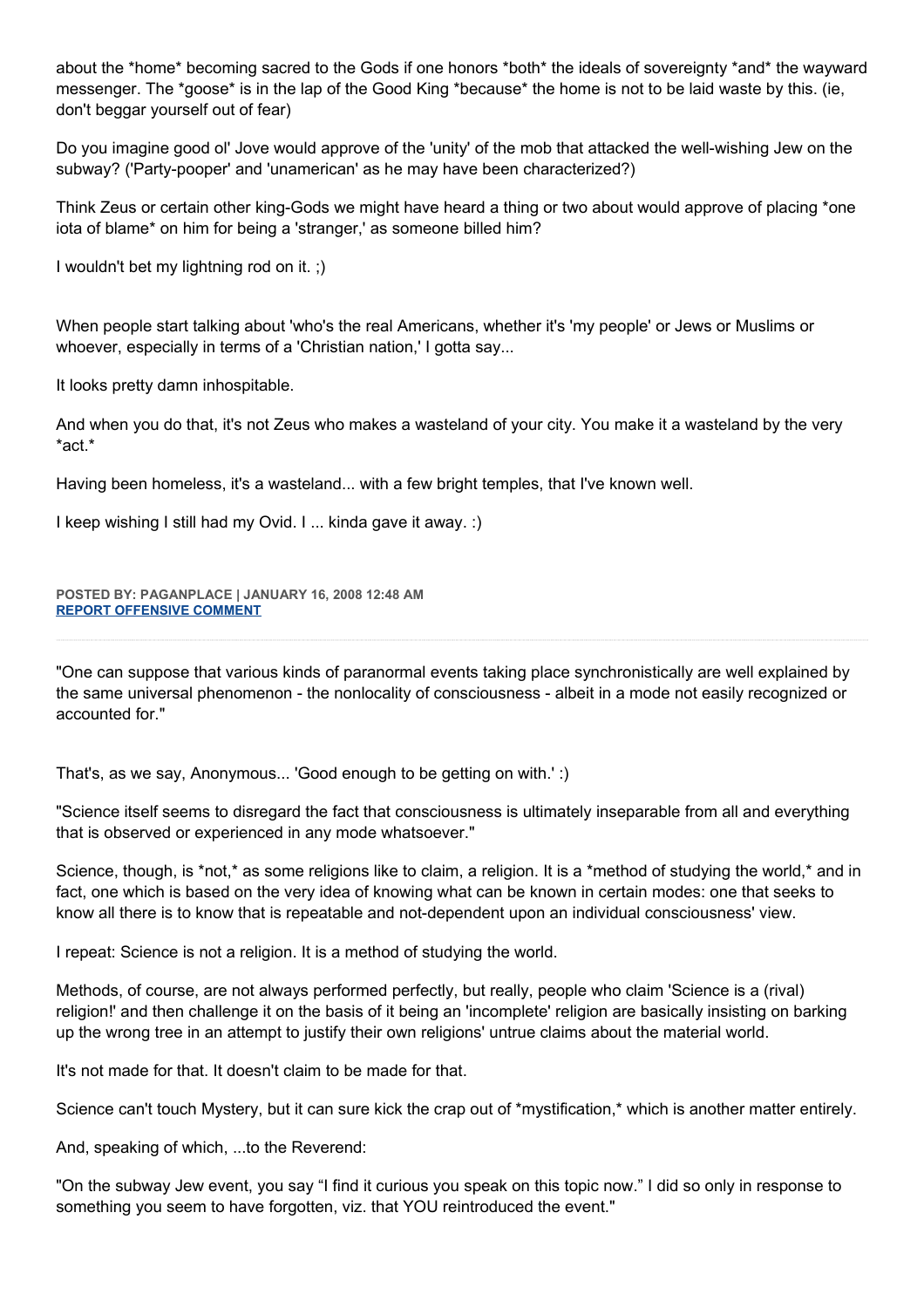No, I didn't forget, in fact, that was the \*point:\* you go talking about 'The American Mind' again after sympathizing with (and again defending) those who, in your view of 'the American Mind' apparently found a Jew insufficiently 'American' when he said 'Happy Hannukah.'

You're just rationalizing that Christian supremacism isn't Christian supremacism cause that would be bad, and you can't possibly be bad even if you argue for Christian supremacy.

You haven't, in the past said, 'The Bible is the 'Best' 'religious compass,' ...you've in fact repeatedly said that only Christians have sufficient 'moral compass' to say, have chaplains' services in the army, or be recognized as any other individual can be recognized, ...calling it 'religious freedom' to use your religious influence to try and \*remove\* the religious freedom of others, ....etc, etc, etc.

When it comes to Jews you act like you're part of the same 'majority' when it suits you, but still rationalize violence against them when the teachings of people like you 'bear evil fruit.'

As for moral compasses, the way you talk, I don't think the Bible is a compass of \*any\* kind. You put it on a table and point it wherever you darn well please, and call it 'God's Will' or 'The American Mind.'

We're \*all\* part of the American mind, sir, no matter how much you try to exclude others to claim it for yourself.

Call it a 'nonlocalized phenomenon.' :)

**POSTED BY: PAGANPLACE | JANUARY 16, 2008 12:14 AM [REPORT OFFENSIVE COMMENT](mailto:blogs@washingtonpost.com?subject=On%20Faith%20Panelists%20Blog%20%20%7C%20%20Paganplace%20%20%7C%20%20The%20Jewish%20Mind%20and%20the%20American%20Mind%20%20%7C%20%202186579&body=%0D%0D%0D%0D%0D================%0D?__mode=view%26_type=comment%26id=2186579%26blog_id=618)**

#### Dear Dr. Elliott

I do not really believe that "On Faith Forum" should be shut down. The problem is in me; the world is the way it is; I know. I like reading it and posting here, and when it gets to me, then I will take a break from it.

**POSTED BY: DANIEL IN THE LION'S DEN | JANUARY 15, 2008 11:07 AM [REPORT OFFENSIVE COMMENT](mailto:blogs@washingtonpost.com?subject=On%20Faith%20Panelists%20Blog%20%20%7C%20%20Daniel%20in%20the%20Lion)**

#### Mad Love -

You've named two age-old systems (and variations) for achieving focus, concentration and transformative illumination that are still widely in use. The ritual use of symbols and sacred objects in a sacred space has historically been found the world over to achieve particular desired states of mind. The world's oldest religion, shamanism, is still using these same techniques to induce trance states for particular ends (usually traveling in astral or 'other-world' realms to gain valuable knowledge/information for their own benefit or the benefit of others). From this practice of induced trance states (often chemically) the traditions and practices of white and black Magic emerge.

I don't mean to confuse this with the traditions of Hermeticism, which are often associated with Magical practices as well. You mentioned the traditions of Alchemy, and according to Jung this was a secret (Hermetical) system of personal transformation masquerading as a method for (allegorically) transmuting dross to gold (spiritual goals being the true (hidden) reason for these practices). Hermeticism as I understand it is all about personal transformation, rather than influencing and manipulating the outcomes of our daily lives (although illumination will do that in mysterious ways).

I've long had an affinity with Hermeticism and Kaballah, but am not a practitioner.

Meditation is as you say probably the most widely recognized method for achieving mystical or unitive states of mind in that more people seem to be familiar with this system, whether the methods used be from the (esoteric) yogic schools of Hinduism or Buddhism (typically). Lately we're seeing alot on the traditions of Tibetan/Tantric Buddhism and the Dzogchen school of meditation, including the use of lucid dreaming as a method of realizing Rigpa, the fundamental or natural Mind.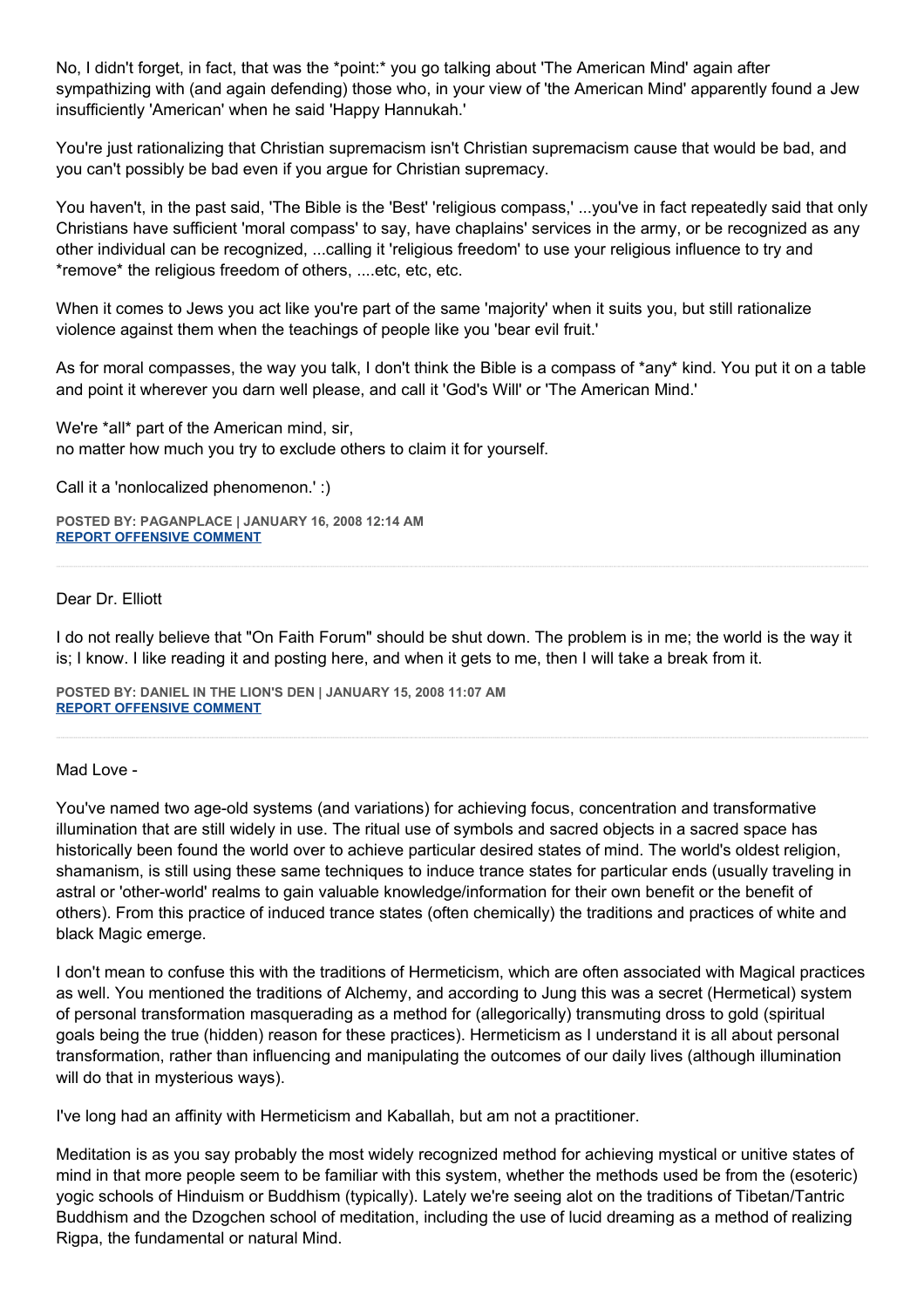My personal favorite is Zen and in particular the 'sudden' enlightenment (Rinzai) tradition. Some consider this 'radical realisim' rather than mysticism. It purports to transcend religion and religion practice, as Reality is beyond all symbolic systems of representation. To Zen, philosophy and religion tend to confuse the real issue at hand - that being realization and intuitive apprehension of the nature of the One Mind (and our complete identification with it at all times - whether known or unknown to us).

In the Christian esoteric tradition, we have what is referred to as the method of Centering Prayer as elucidated by Father Thomas Keating of the Trappist (contemplative) Order of cloistered monks. Another well known Trappist practitioner and author is the late, lamented Thomas Merton who wrote widely on religion issues and even Zen as a system of enlightenment.

Both the Muslim Sufis and even George Gurdjeiff used a system of meditative dancing to achieve total concentration and ecstatic states of mind.

The huge drawback to all systems is the need for both mentoring and guidance along the way. Every system mentioned promises optimum results only through the direction of a master (guru) of a particular given tradition and accompanying methodology or practice. In that sense most of us are really on our own in this pursuit.

Interestingly, the actual practice of these various methods can result in OBEs (out of body experiences). Most that accept the reality of these experiences assume that consciousness has somehow been projected 'out of the body' and is observing (the existing environment) from that vantage point. Others theorize something even more interesting - projection is actually an illusion, because unconsciously we don't believe that we can witness events unless we are 'actually there' in some incorporated manner, however subtle. In fact, what we are probably experiencing (during an OBE) is the Nonlocality of Consciousness, rather than 'astral projection' - which is a trick of the mind to make the experience 'more sensible'. In fact, we are seeing, hearing, and sensing events in our concrete material world in exactly the same fashion that the invisible 'witness' is viewing it's own creations in the land of dreams. We are not only actors in our dreams, but are completely present as transcibers of our (recollected) dreams. Lucid dreams in particular seem very tangible and real, and yet are merely another figment of our incredible 'nonlocal' consciousness.

The Buddha and many others since have stated that absolutely nothing that we perceive is objectively real, but is of the nature of dreams. Our One Mind is all that is or ever was - Gautama stated that he gained absolutely nothing from complete and unexcelled enlightenment.

If we only knew what that meant I guess we'd be Buddhas too.

best regards -

**POSTED BY: ANONYMOUS | JANUARY 15, 2008 10:12 AM [REPORT OFFENSIVE COMMENT](mailto:blogs@washingtonpost.com?subject=On%20Faith%20Panelists%20Blog%20%20%7C%20%20Anonymous%20%20%7C%20%20The%20Jewish%20Mind%20and%20the%20American%20Mind%20%20%7C%20%202181838&body=%0D%0D%0D%0D%0D================%0D?__mode=view%26_type=comment%26id=2181838%26blog_id=618)**

#### Anonymous-

So assuming all that is true, and I believe it is, what are the best ways to tap into the unconscious mind? Obviously the age old practice of meditation quiets the personal mind stuff enough to allow for transcendence. On the proactive side I've always found engaging the unconscious through symbol and ritual (in the hermetic tradition) to be effective. Have your studies into this emerging Eastern/quantum view offered you any insights into new ways of engaging God/cosmos/universal mind?

**POSTED BY: MAD LOVE | JANUARY 15, 2008 5:30 AM [REPORT OFFENSIVE COMMENT](mailto:blogs@washingtonpost.com?subject=On%20Faith%20Panelists%20Blog%20%20%7C%20%20Mad%20Love%20%20%7C%20%20The%20Jewish%20Mind%20and%20the%20American%20Mind%20%20%7C%20%202180300&body=%0D%0D%0D%0D%0D================%0D?__mode=view%26_type=comment%26id=2180300%26blog_id=618)**

Carl Jung is the modern thinker that has forged the clearest ties with the quantum concept of nonlocal relationships (at a distance) among corrolated (entangled) quantum objects.

His idea of Synchronicity as the 'simultaneous occurrance of meaningful equivilances in heterogeneously, causally unrelated processes and events.....' shows clearly that the functions of the (transpersonal) Collective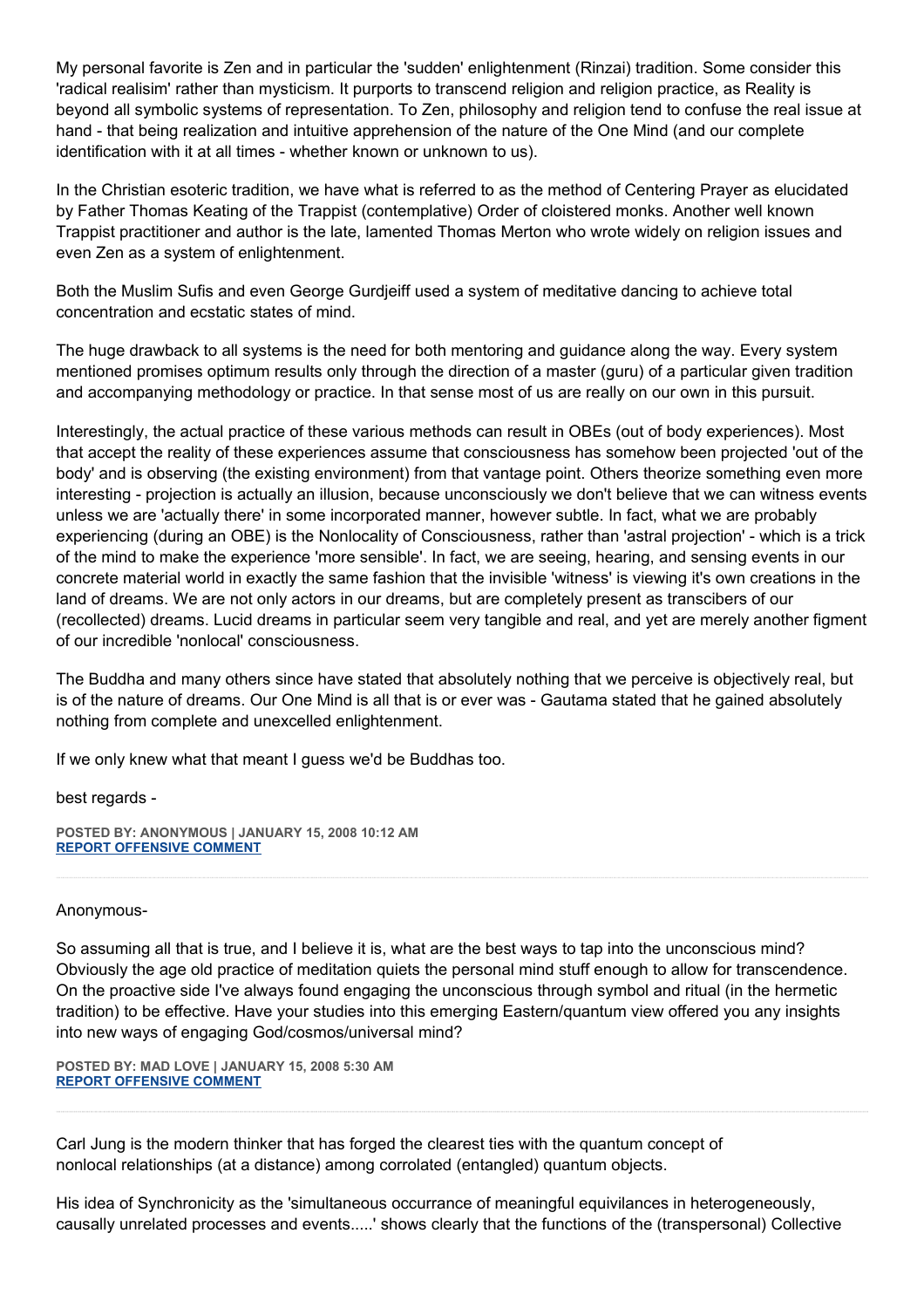Unconscious allow the psyche to operate in a transcendent plane outside of the time/space continuum. He goes on to say that 'since psyche and matter are contained in one and the same world.......it is probable that they are two different aspects of the same thing'.

The early EPR experiments & Bell's theorum as proven out by Alain Aspect's experiments in 1982 shows clearly that corrolated quantum particles are related nonlocally, where any change to one (through observation) causes an instant mirror image change to the other without time delays (regardless of distance separating the two). This proves out the existence of a transcendent realm free of the laws governing time and space - consciousness (probably in the transpersonal unconscious mode) allows for the simultaneity of the changes seen in these noncausally based events to occur.

It has further been shown that consciousness (whether or not with awareness) is capable of collapsing wave functions that necessarily create the 'material' universe consisting of particles.

The complimentarity of probability waves and 'manifest' particles explains the immanent or 'implicate' and 'explicate' polarities of the (consciously or unconsciously) created universe.

One can suppose that various kinds of paranormal events taking place synchronistically are well explained by the same universal phenomenon - the nonlocality of consciousness - albeit in a mode not easily recognized or accounted for.

Science itself seems to disregard the fact that consciousness is ultimately inseparable from all and everything that is observed or experienced in any mode whatsoever. Nothing is possible without it.

**POSTED BY: ANONYMOUS | JANUARY 14, 2008 12:14 PM [REPORT OFFENSIVE COMMENT](mailto:blogs@washingtonpost.com?subject=On%20Faith%20Panelists%20Blog%20%20%7C%20%20Anonymous%20%20%7C%20%20The%20Jewish%20Mind%20and%20the%20American%20Mind%20%20%7C%20%202120806&body=%0D%0D%0D%0D%0D================%0D?__mode=view%26_type=comment%26id=2120806%26blog_id=618)**

## TO WHOM IT MAY CONCERN

## PAGANPLACE

On the subway Jew event, you say "I find it curious you speak on this topic now." I did so only in response to something you seem to have forgotten, viz. that YOU reintroduced the event.

No, I do not believe that without the Bible, nobody can have "a moral compass." For my praise of a preChristian instance of a moral compass, read in Wikipedia (through Google), "Philemon and Baucis" (the last paragraph is mine, reduced & rewritten). I do believe that the Bible is the best RELIGIOUS compass.

## ANONYMOUS

I like your waves/particles analogy for different dimensions of truth.

Yes, Boehme was a Christian gnostic, confecting his own idiosyncratic syncretism. Poet, not theologian. We need both!

Thank you for your rich ruminations--& your conclusion that "This may be where God comes in...."

YES to your statement that the mystical traditions in all religions would, if dwelt with, reduce the runaway rationalism that produces fundamentalists on the right & (e.g., Sam Harris & Chris Hitchens) on the left.

And let's pray for your vision of Sufi "dervish dancers instead of suicide bombers"!

**POSTED BY: WILLIS E. ELLIOTT | JANUARY 13, 2008 11:54 PM [REPORT OFFENSIVE COMMENT](mailto:blogs@washingtonpost.com?subject=On%20Faith%20Panelists%20Blog%20%20%7C%20%20Willis%20E.%20Elliott%20%20%7C%20%20The%20Jewish%20Mind%20and%20the%20American%20Mind%20%20%7C%20%202118107&body=%0D%0D%0D%0D%0D================%0D?__mode=view%26_type=comment%26id=2118107%26blog_id=618)**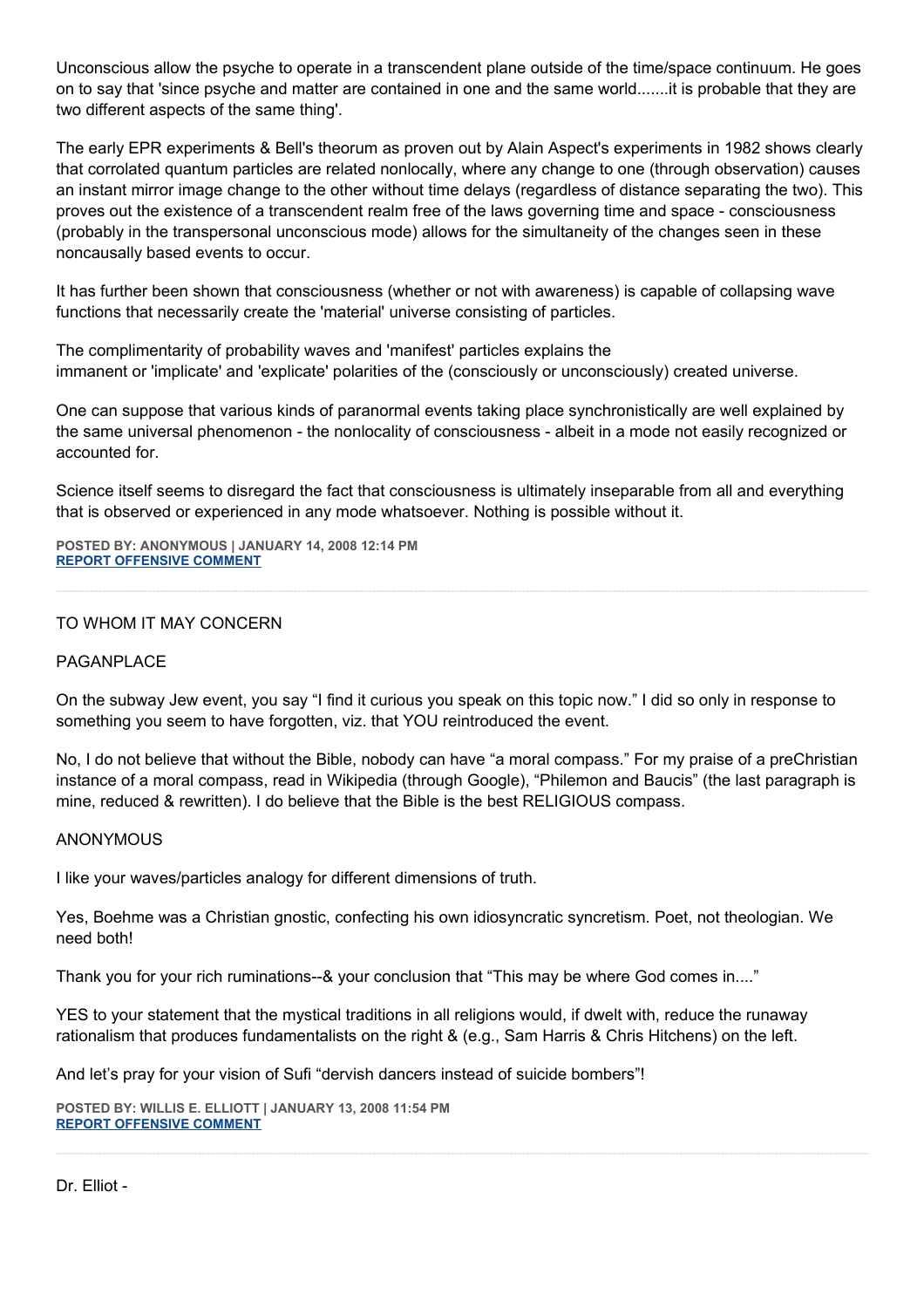You made my point at the end - Christians owe it to themselves (and others) to get acquainted with the mystical traditions of Christianity (at the very least). This may well temper tendencies toward the self-righteousness & superior attitudes that we frequently see when devoted Christians are debating/defending their religiously grounded points of view. Here we're picking on Christians but Muslims would benefit from following the same advice and review the Sufi traditions of Islam.

Imagine how different the world would be today if by some miracle the Sufi view replaced the Wahhabi movement!! We'd have dervish dancers instead of suicide bombers.........

You have probably noticed the clear absence of books on Christian mysticism in the various religion sections of Barnes & Noble, Books a Million and other books suppliers. Here in South Carolina you'd have to custom order such a book if you happened to know about it. You won't find Rudolph Otto's books on the bookshelf, although you should! Fondly remembering Portland, OR now, both Powell's and Borders did much better in the area of eclectic religious publications .... great city and great book stores galore! Why did I ever leave?!

I see Protestants and Catholics alike ignoring the mystical traditions of their respective faiths in droves (if they even know about it). And of course the 'other religions' section is very tiny indeed! Imagine covering all the other world religions at the very end of the religion stacks - for some reason the Dali Lama takes up a considerable part of that section! Marketing decisions??

You must admit 'I think therefore I am' verges on eastern mysticism (thinking being grounded in consciousness after all) - while Descartes seems to be credited as being the ultimate dualist, I believe he struggled with his realization and hedged his bets. In the end was unable to break the bonds of his grounding in Christianity.

The truth may set you free, but only up to a point.

best regards -

**POSTED BY: ANONYMOUS | JANUARY 13, 2008 9:51 AM [REPORT OFFENSIVE COMMENT](mailto:blogs@washingtonpost.com?subject=On%20Faith%20Panelists%20Blog%20%20%7C%20%20Anonymous%20%20%7C%20%20The%20Jewish%20Mind%20and%20the%20American%20Mind%20%20%7C%20%202114592&body=%0D%0D%0D%0D%0D================%0D?__mode=view%26_type=comment%26id=2114592%26blog_id=618)**

Dr. Elliot -

True, all religion is metaphysics, even mysticism.

Here the standards of truth are completely subjective and are not comparable to objective scientific truth. They are clearly of different orders, but are not necessarily incompatible. They may be complimentary, much like particles and waves!

I appreciate your response. I have in my hand 'The Idea of the Holy' by Rudolph Otto and 'The Way of Christ' by Jacob Beohme, the German shoemaker. To be honest, Boehme sounds absolutely Gnostic in his descriptions of his own mystical experience and the ensuing knowledge of Christ (the transcendent Christ - not Jesus the person). He even speaks of Sophia, the divine female consort/counterpart of Christ.

It is fair to say that individual interpretations of mystical experiences are strongly conditioned by the religious matrix from whence these experiences arise. In my opinion, Zen in particular guards against this tendency above all other 'esoteric' or mystical traditions. Suzuki maintains Zen is not mysticism - but rather the ultimate unadorned existential experience.

Elsewhere mysticism seems replete with the archetypal Yin and the Yang of things. The Tantric Buddhists say this is the realm of Sambogakaya, as in the Platonic realm of Ideas from whence the gross material world arises.

Reading Huxley's 'The Perennial Philosophy' and William James' 'Varieties of Religious Experience' will provide plenty of examples of Christian mystics, and Catholicism is rife with mystics throughout history, including the well-known examples of St. Francis of Assisi, St. Theresa of Avila and her contemporary, St. John of the Cross to name a few (out of approximately 25,000 canonized saints, give or take, some are definitely 'holier' than others).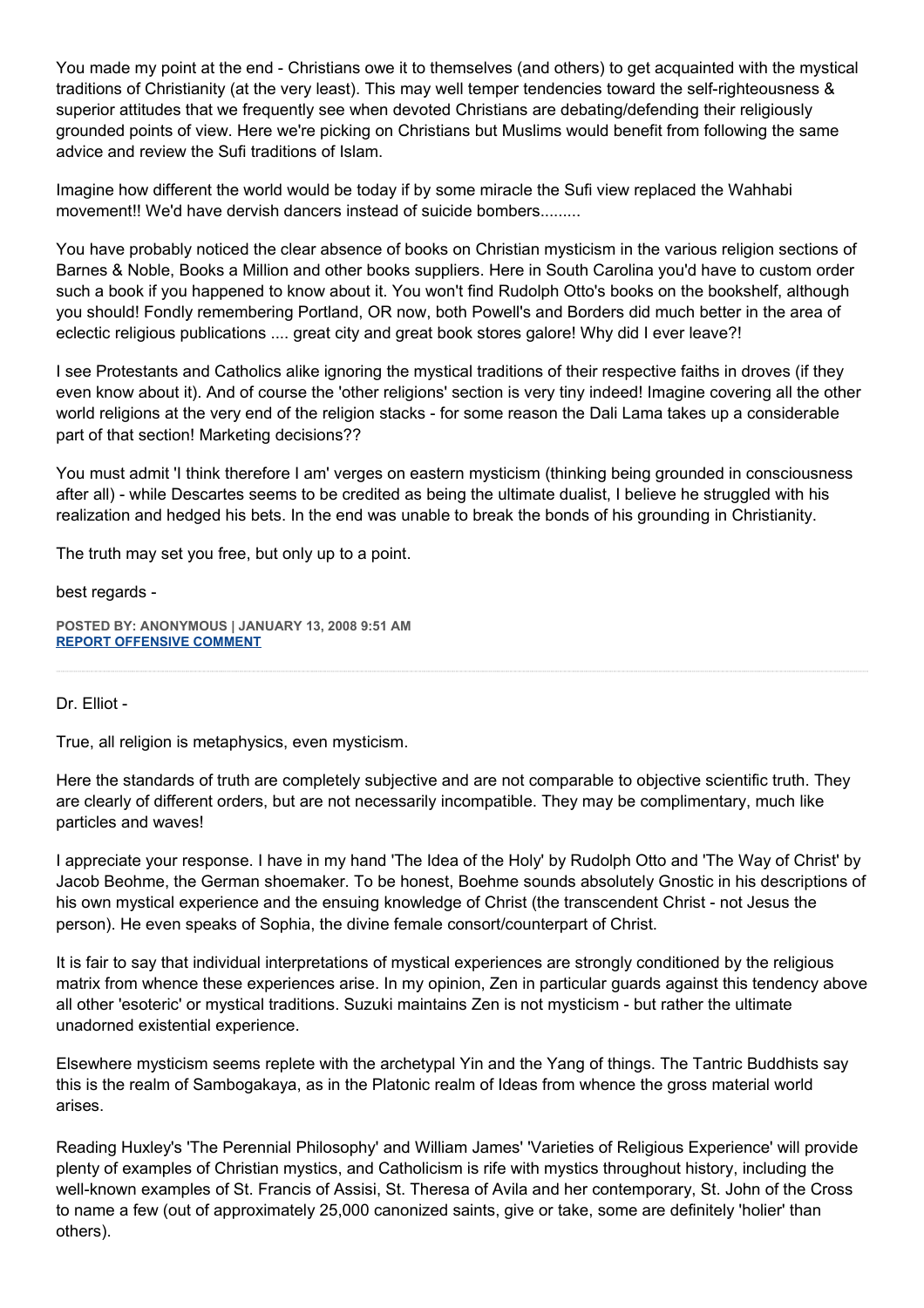A few quotes - 'My being is God, not by simple participation, but by a true transformation of my being' (St. Catherine of Genoa - a close contemporary of Theresa) & - 'Thou art neither ceasing to be nor still existing. Thou are He, without one of these limitations. Then if thou know thine own existence thus, then thou knowest God: and if not, then not' (12th century Sufi mystic and Rumi contemporary, Ibn al-Arabi) & -"But when you finally discover Me, the one naked Truth arisen from within, Absolute Awareness permeates the Universe' (the divine consort of Padmasambhava, credited with Tantric Buddhism in Tibet) & - 'In this breaking-through I receive that God and I are one. Then I am what I was, and then I neither diminish nor increase, for I am then an immovable cause that moves all things' - Meister Eckert, 13th century Dominican monk (hard to imagine him being the spiritual surrogate of St. Dominic, founder of the Dominican order, and the appointed slayer of the 'heretical' Cathars (and look who got sainted). & - 'I am really without beginning, without equal. I have no part in the illusion of 'I' and 'you', 'this' and 'that'. I am Brahman, one without a second, bliss without end, the eternal, unchanging Truth ...... now I know that I am All' - Shankara, 8th century Hindu mystic. & - 'Our very self-nature is Buddha, and apart from this nature there is no other Buddha'- Hui-Neng, an early Zen illuminary and the 6th Patriarch of Zen. & finally - ' My Father and I are One' - Jesus of Nazerath.

The Buddhas all state unequivically based on their collective enlightenment experience that there is nothing to be known (or that can be known) beyond our own natural Mind - how indeed could we know the nature of anything that was 'beyond knowing'??

According to tradition, even the Buddhas in their transcendent perfect Wisdom do not know the origin or purpose of existence. This seems to be one of those ultimate mysteries and those that claim to know definitely do not. This may be where God comes in.......

**POSTED BY: ANONYMOUS | JANUARY 12, 2008 11:40 PM [REPORT OFFENSIVE COMMENT](mailto:blogs@washingtonpost.com?subject=On%20Faith%20Panelists%20Blog%20%20%7C%20%20Anonymous%20%20%7C%20%20The%20Jewish%20Mind%20and%20the%20American%20Mind%20%20%7C%20%202111066&body=%0D%0D%0D%0D%0D================%0D?__mode=view%26_type=comment%26id=2111066%26blog_id=618)**

See, Reverend, \*you\* may believe that one who doesn't believe this is our one time on Earth by which we will all be judged according to your book can't \*possibly\* have a 'moral compass.'

\*I\* believe quite the opposite.

And I believe I've heard quite enough of the likes of \*you.\*

Lest we forget.

**POSTED BY: PAGANPLACE | JANUARY 12, 2008 9:14 PM [REPORT OFFENSIVE COMMENT](mailto:blogs@washingtonpost.com?subject=On%20Faith%20Panelists%20Blog%20%20%7C%20%20Paganplace%20%20%7C%20%20The%20Jewish%20Mind%20and%20the%20American%20Mind%20%20%7C%20%202110307&body=%0D%0D%0D%0D%0D================%0D?__mode=view%26_type=comment%26id=2110307%26blog_id=618)**

Or... maybe it wasn't 'wrath'. Maybe it was your 'Godly Rage.'

**POSTED BY: PAGANPLACE | JANUARY 12, 2008 9:06 PM [REPORT OFFENSIVE COMMENT](mailto:blogs@washingtonpost.com?subject=On%20Faith%20Panelists%20Blog%20%20%7C%20%20Paganplace%20%20%7C%20%20The%20Jewish%20Mind%20and%20the%20American%20Mind%20%20%7C%20%202110268&body=%0D%0D%0D%0D%0D================%0D?__mode=view%26_type=comment%26id=2110268%26blog_id=618)**

"2 No, I did not "defend" the mob "for beating a Jew" I called a party-pooper. The Jew's counter-comment threw cold water on the seasonal merrymaking of many in his hearing, & some expression of irritation might not have been out of order. But wrath-become-violence was way over the hill, way out of bounds of decent human behavior."

Still, you found fault with, not the Christian mob, but the 'unity-breaker' who dared say 'Happy Hannukah.'

I find it curious you speak on this topic now, Mr. 'American Mind.'

Doesn't that break your 'Unity?'

Or has the topic shifted away from that simple human experience?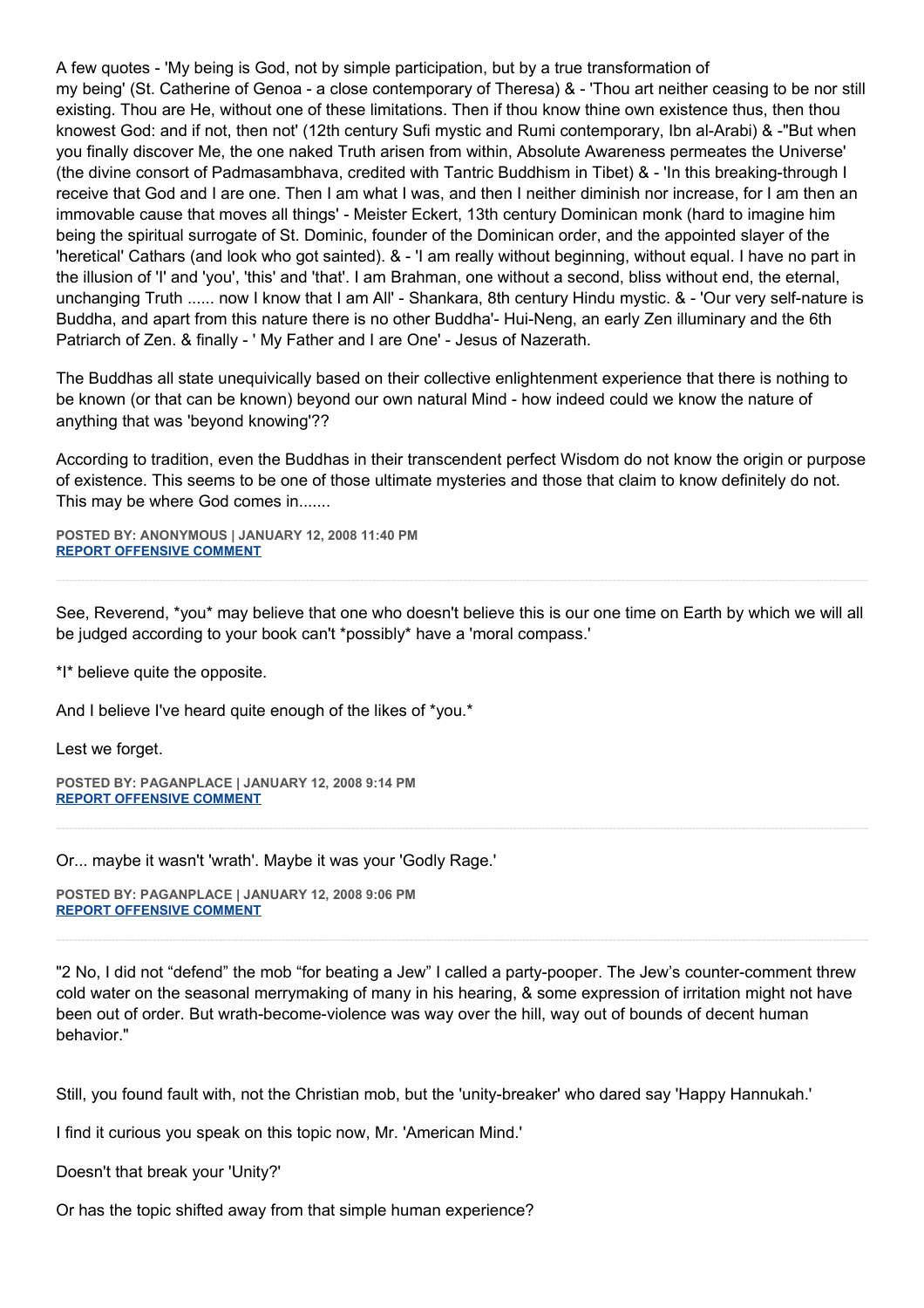## TO WHOM IT MAY CONCERN

## ANONYMOUS

Good post, good question, good assertion.

1 Your good QUESTION. How do I know that sentient consciousness within our human experiencing is derivative from a primordial-eternal Consciousness, on the Creator/creature model? To answer, I'd have to know what you mean by "know"? If you define "know" narrowly, as within the scientific confines of the verifiable/falsifiable, the answer is nobody can know what the Bible affirms as the Creator/creature relationship (e.g., Genesis 1 & Romans 1). How sad that some claim to live & judge within "science"-as-epistemology! A cure for this fundamentalist-materialist-rationalism could be Montagu's WAYS OF KNOWING.

2 Your good ASSERTION: science will survive any religions failing to come to functional terms with it. Secularists try to suppress it, both most of the early (& some later) advances in science were made by Biblebelievers. As a contemporary, try John Polkinghorne.

3 Far from "sidestepping quantum mechanics," I rejoice in its good fit with biblical religion.

4 You reveal your religion in the phrase "true monism." In the Abrahamic religions (Judaism/Christianity/Islam) monism (i.e., reality as One) as monotheism preceded creation: the creation narrative is dualistic. Descartes, a father of modern science, had a useful straddle: only God is really real (a monism of "substantia"), but creation is relatively real (a dualism of substance/accidents).

5 You are correct that for the mystic, "knowledge replaces faith." That is because faith is always dialectical to both reason & doubt, two consciousness-dimensions lost in the mystical experience. The humble mystic acknowledges that mystical knowledge is in dialectical relationship with other forms of knowledge.

6 You seem to believe that the West is inferior to the East in mystical experience/knowledge. Not so. See Otto's MYSTICISM EAST AND WEST.

## PAGANPI ACF

1 Rightly, you've nailed a super-sin, the sin of identifying God's will/feelings/ideas with one's own. That's the ultimate egocentricity & blasphemy: "my God & I" reduced to "I am God." Morally, this always amounts to demonic evil at the personal & societal levels. We don't need the likes of Sam Harris & Chris Hitchens to tell us how evil religion can be: we need to inform them, for the sake of their reasoning as well as their souls, how good religion can be.

2 No, I did not "defend" the mob "for beating a Jew" I called a party-pooper. The Jew's counter-comment threw cold water on the seasonal merrymaking of many in his hearing, & some expression of irritation might not have been out of order. But wrath-become-violence was way over the hill, way out of bounds of decent human behavior.

A normal & necessary negative sustainer of custom, any custom, is the society's expression of disfavor toward violators. That ranges all the way from private whispering to, to killing, the offender. A doctoral thesis of mine analyzed 23 motivators for getting & staying in line, the last being the social sanction "What would the neighbors think?" My use of that Jew-beating incident was more sociological than religious. The religious aspect was in the context, viz. the discussion of public displays of religious festivals.

3 Your reference to people who "don't obey" me makes only non-sense to me. I like to be heard for what help I might be, not as a command-giver.

**POSTED BY: WILLIS E. ELLIOTT | JANUARY 12, 2008 8:08 PM [REPORT OFFENSIVE COMMENT](mailto:blogs@washingtonpost.com?subject=On%20Faith%20Panelists%20Blog%20%20%7C%20%20Willis%20E.%20Elliott%20%20%7C%20%20The%20Jewish%20Mind%20and%20the%20American%20Mind%20%20%7C%20%202109973&body=%0D%0D%0D%0D%0D================%0D?__mode=view%26_type=comment%26id=2109973%26blog_id=618)**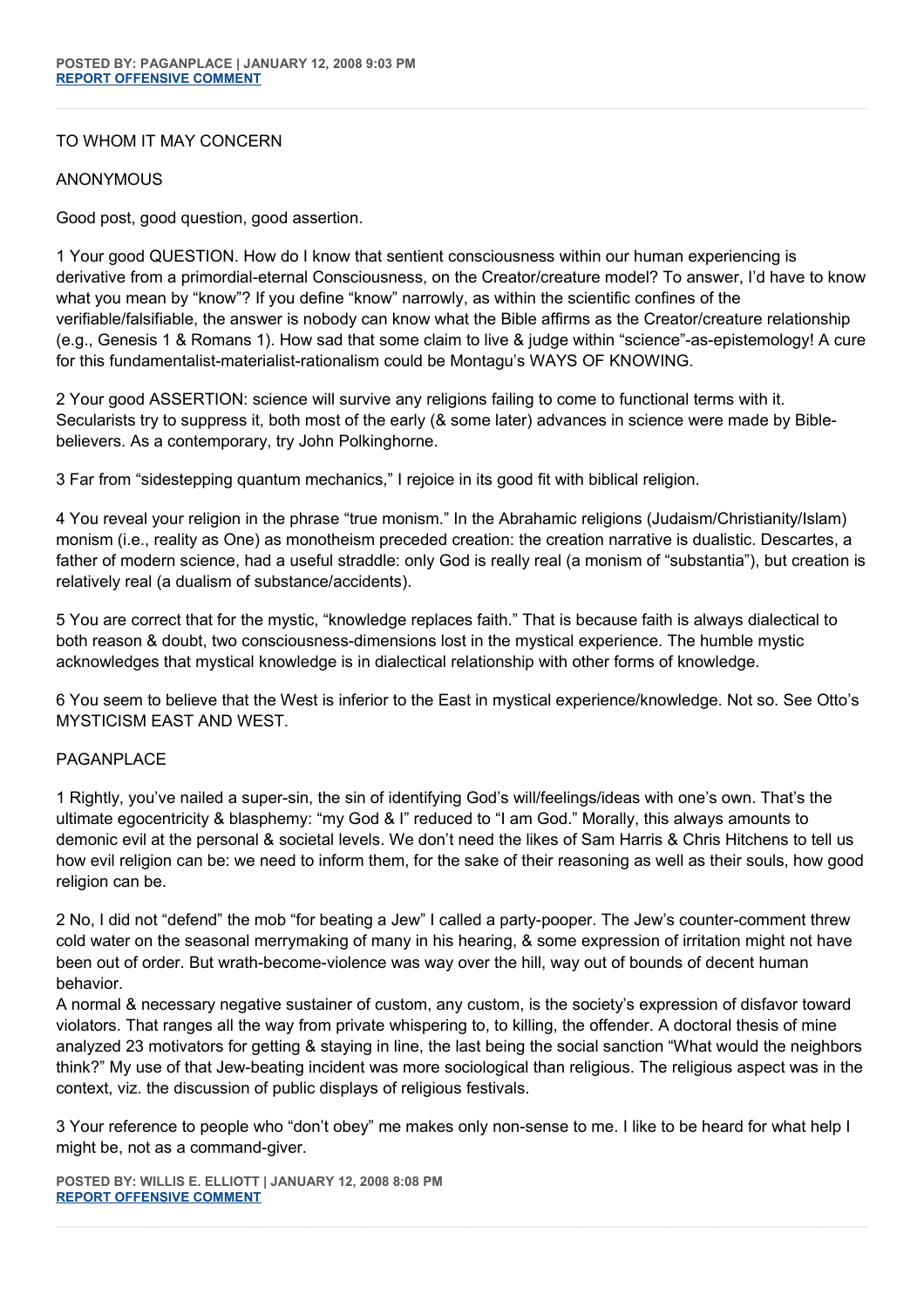Maybe the mob you defended for beating a Jew in the 'subway' (cause you called him a 'party-pooper' while trying to call people who don't obey you the same) ...maybe you figure they were having 'OK wrath in the service of God... Like the saints...'

Whereas of course anyone that gets cheesed off at such actions and assertions must be being 'egocentric.'

Right?

Christian?

**POSTED BY: PAGANPLACE | JANUARY 12, 2008 3:30 PM [REPORT OFFENSIVE COMMENT](mailto:blogs@washingtonpost.com?subject=On%20Faith%20Panelists%20Blog%20%20%7C%20%20Paganplace%20%20%7C%20%20The%20Jewish%20Mind%20and%20the%20American%20Mind%20%20%7C%20%202108675&body=%0D%0D%0D%0D%0D================%0D?__mode=view%26_type=comment%26id=2108675%26blog_id=618)**

## "PAGANPLACE

"Right you are that "wrath" (Lat. "ira") was one of the medieval "seven deadly sins." But note that all seven are egocentric: all the actions are "interested" in the sense of promoting not the love of God or the general welfare but one's own narcissism (secularly called sick rather than sinful)."

So, you're saying that \*your\* wrath just happens to be 'God's wrath?'

Isn't that another one of those 'sins?'

**POSTED BY: PAGANPLACE | JANUARY 12, 2008 3:21 PM [REPORT OFFENSIVE COMMENT](mailto:blogs@washingtonpost.com?subject=On%20Faith%20Panelists%20Blog%20%20%7C%20%20Paganplace%20%20%7C%20%20The%20Jewish%20Mind%20and%20the%20American%20Mind%20%20%7C%20%202108652&body=%0D%0D%0D%0D%0D================%0D?__mode=view%26_type=comment%26id=2108652%26blog_id=618)**

Dr. Elliot -

In your response to Mad Love you allowed as to how consciousness is the ultimate reality but is 'derivative' from the consciousness of the Creator. We should probably further define consciousness as 'awareness' otherwise it becomes unconsciousness. The differences herein could be significant, but back to your observation: and how exactly do you know that consciousness is derivative? Or that it has an origination point at all?? Or that it is actually housed within rather than without??

I've seen pretty convincing arguments that consciousness is not an 'internal' phenomenon at all (much less being epiphenomenal to organic brain functions). In this view, consciousness is something we simply tap into by virtue of our status as a sentient being. We don't own it or possess it - we use it.

Your point would be based your vaunted biblical dualism rather than true monism, would it not?? In your schema we have the self-existing Creator that has made the decision (an act of will) to distribute It's (?) essence throughout the Creation as individual life forms (we must reasonably assume this include all sentient life). But still, this is not the Brahman of the Vedanta (there is One & Thou art That) - this is an ever-separate Creator, eternally standing apart from the Creation.

My question again - how do you know?? Little is known of consciousness or pure awareness, although Buddhists and Hindus probably have a big headstart on the West because of their mystical/esoteric traditions. Christianity even has a (well concealed) mystical tradition. In the life of the mystic, knowledge replaces faith.

Finally, if we don't find a way to tie religion to the discoveries of science, religion will eventually cease to have any validity. I wouldn't be so quick to side step quantum mechanics - it may one day confirm what mystics throughout the ages have been telling us -

There is One and Thou Art That.........

**POSTED BY: ANONYMOUS | JANUARY 12, 2008 10:02 AM [REPORT OFFENSIVE COMMENT](mailto:blogs@washingtonpost.com?subject=On%20Faith%20Panelists%20Blog%20%20%7C%20%20Anonymous%20%20%7C%20%20The%20Jewish%20Mind%20and%20the%20American%20Mind%20%20%7C%20%202107343&body=%0D%0D%0D%0D%0D================%0D?__mode=view%26_type=comment%26id=2107343%26blog_id=618)**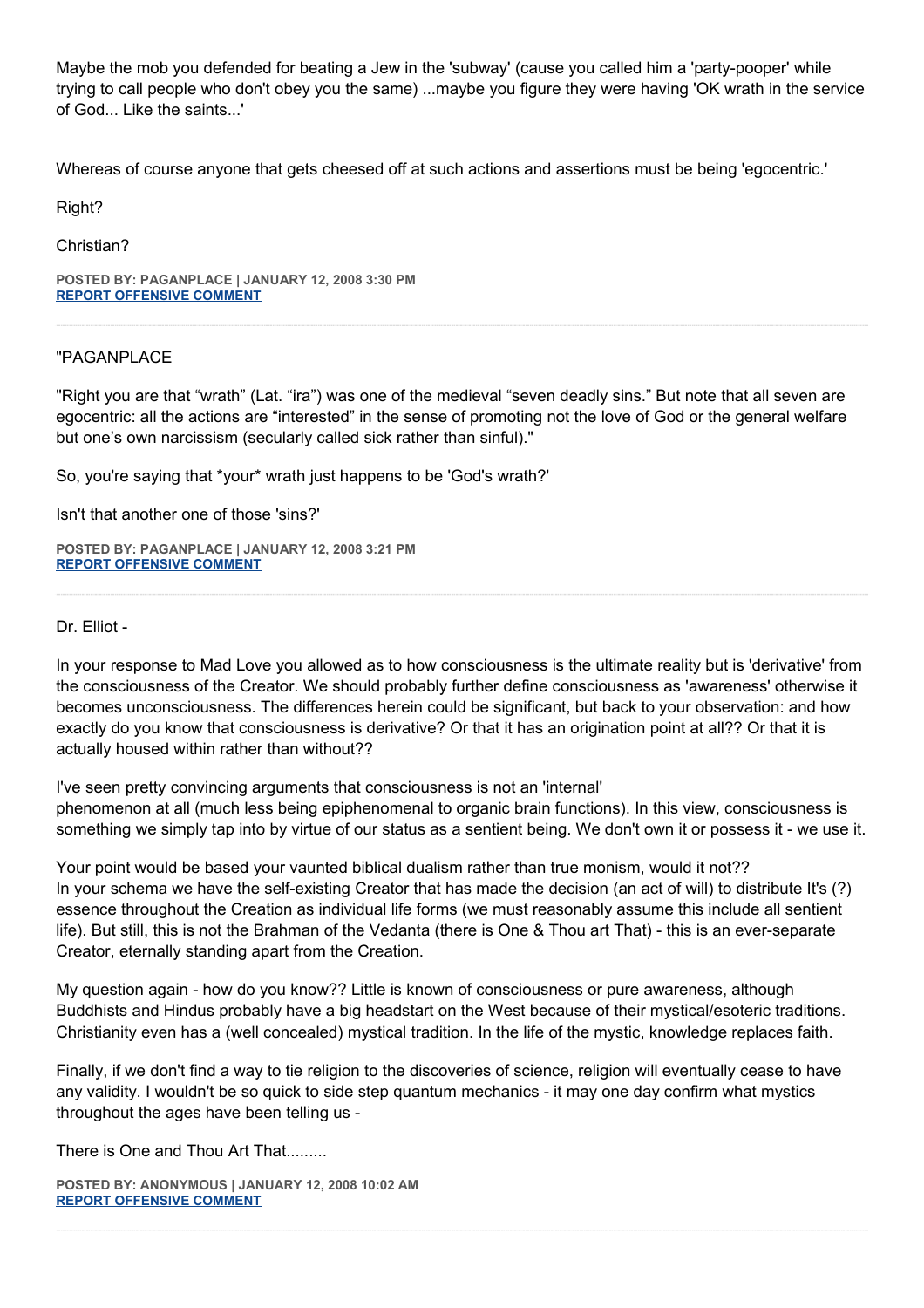## **ANONYMOUS**

You wish to exclude a particular "On Faith" commenter, I wish to exclude none. / The only Americans I have ever called "unAmerican" were the members of the HR Un-American Activities Committee, who came down on me hard. (Calling an OPINION unAmerican is far different from calling a fellow-citizen, a PERSON, unAmerican.)

## MAD LOVE (DOGMATIC SECULARIST)

Your doctrine that "consciousness is singular" is Hindu-Buddhist (Indic religion), not secularist. Further, my use of "minds" is cultural, not ontological: ways of seeing, not ways of being.

## DANIEL R. SHARP

I take your point. Did you click on "Report Offensive Comments" in regard to the commenter you are objecting to?

## JIHADIST

I thank you, a Malaysian Muslim banker, & admire you for you earnest efforts to understand me. / Today I bought three copies of a book by another Muslim banker, Nobel-Laureate Muhammad Yunus, Founder of the Grameen (micro-finance, social-business) Bank. / How we need to love & labor across all human divides! / You two bring to my mind two lines of a favorite Christian hymn: "By deeds of love and mercy / the heavenly kingdom comes."

## MAD LOVE

Of course "consciousness [is] at the root of everything." But in biblical religion, that root consciousness is of the Creator, from whom distributive consciousness in the creation is derivative.

## DANIEL IN THE LION'S DEN

Your description of sacred/secular is idiosyncratic. The "non-secular" are a wider category than those who "fill up their days and the majority of their time with religious matters." All except reclusive celibates are "secular" in the sense of participating in the "saecula," the world. Are you not confusing "secular" with "secularist," the later meaning participating ONLY in the world (not in religion)? / On my use of "we Christians believe," I never would say "all of us Christians believe": you are correct that the opinion-range of those identifying themselves as Christians is wide. I could say "almost all of us Christians believe," but that would be unnecessarily verbose & clumsy. But if you look closely, you will find that I never say "we Christians believe" except in reference to something in the core of Christian belief, so much so that it's not probable that anyone denying it would selfdescribe as Christian. Thank you for your question.

## REININ

You criticize Abraham Joshua Heschel for his rage at the mention of Nixon in what you call "MERE conversation." Your notion that he was "hardly in control of himself" is fatuous, a wild misfit of his life-story. He was no zombie, but had a wide emotional-range (as did the biblical prophets, of whose mind & message he was a world-master). The inability or unwillingness to rage against what cripples human minds & hopes is itself a cause of human misery.

## ANAVICTORIA

In light of the fact that I described Heschel as a participant in four "minds," how can you imply that I speak of "minds" as simple, "homogeneous"? "Minds" are as complex as you well describe them.

## MARYADRIANNA

Since you spell God "G-d," I assume you are an Orthodox Jew. You well describe the history & present situation of you Jews (all who self-identify as Jews). As an orthodox Christian, I see our religions, yours & mind, as in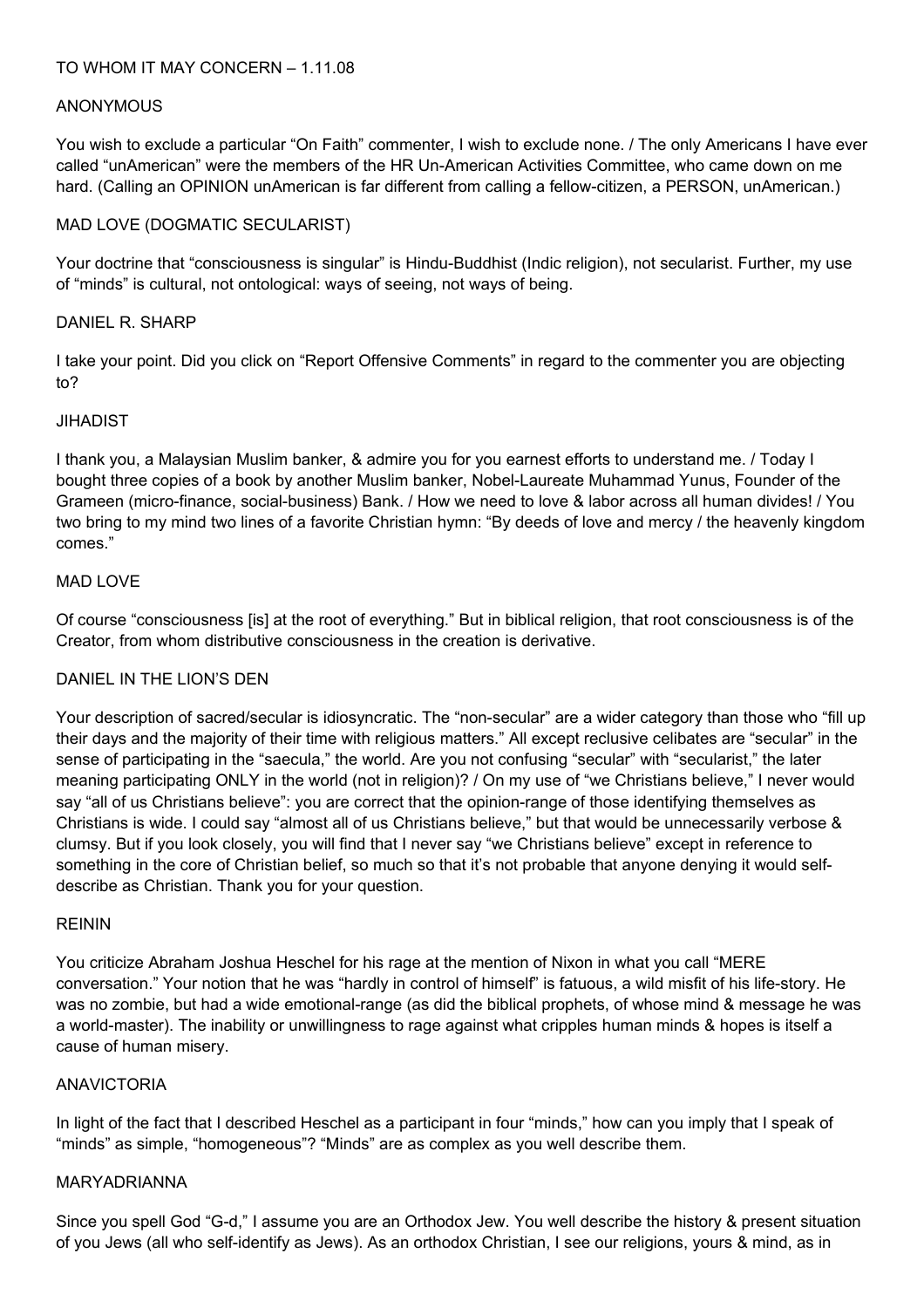dialectical religion with each other, so I am pro-Jewish (even to the extent of teaching a continuing ed course to Orthodox/Conversative/Reform rabbis, using the Hebrew text). As for "replacement theology," I believe that eventually "every knee shall bend" to Jesus (Phil.2.10)—but that doesn't mean that Jews should bow to **Christians!** 

One correction: Evidence of the Jews in Egypt is several centuries prior to your reference. A Hebrew slave in an upper-Egypt turquoise mine wrote in ancient Hebrew script, "God, deliver me."

## MAD LOVE

Think about this: It was the Western mind that "doesn't work properly any more" (because of religion) that came up with quantum physics, not your touted Eastern mind.

## DANIEL IN THE LION'S DEN

My heart is with your heart in sadness at "so much sickness and disease in the world." As problems need to be broken down into small, manageable pieces, the suffering need to be helped one-to-one as well as by wider agencies. (Micro-capitalism is only one of the emergent designs in the service of intelligent compassion.) But as to whether "On Faith" is "a failure," it's hard to know: what criteria for telling? But it's not zero-sum: closing "On Faith" would not assure that the energies put into it would be transferred to humanitarian relief/rehab/renewal.

## PAGANPLACE

Right you are that "wrath" (Lat. "ira") was one of the medieval "seven deadly sins." But note that all seven are egocentric: all the actions are "interested" in the sense of promoting not the love of God or the general welfare but one's own narcissism (secularly called sick rather than sinful).

Two other uses of "wrath": (1) God's, in the service of a love steadily intending the good of his creatures; (2) The saints' (including Heschel's), in the service of truth & justice.

## TERRA GAZELLE

Amen!

**POSTED BY: WILLIS E. ELLIOTT | JANUARY 12, 2008 12:16 AM [REPORT OFFENSIVE COMMENT](mailto:blogs@washingtonpost.com?subject=On%20Faith%20Panelists%20Blog%20%20%7C%20%20Willis%20E.%20Elliott%20%20%7C%20%20The%20Jewish%20Mind%20and%20the%20American%20Mind%20%20%7C%20%202104899&body=%0D%0D%0D%0D%0D================%0D?__mode=view%26_type=comment%26id=2104899%26blog_id=618)**

Dr. Elliot,

"Terra- Do you find this cultural analysis sufficient for protection against Warlocks?"

A Warlock is an old Scottish word that means betrayor. It is someone that betrays his own people.

I kind of see Bush as a warlock.

I think Honor is a good ward against all Fundamentalism...as is Humility, Strength, and Justice.

terra

**POSTED BY: TERRA GAZELLE | JANUARY 11, 2008 4:14 AM [REPORT OFFENSIVE COMMENT](mailto:blogs@washingtonpost.com?subject=On%20Faith%20Panelists%20Blog%20%20%7C%20%20Terra%20Gazelle%20%20%7C%20%20The%20Jewish%20Mind%20and%20the%20American%20Mind%20%20%7C%20%202098688&body=%0D%0D%0D%0D%0D================%0D?__mode=view%26_type=comment%26id=2098688%26blog_id=618)**

Though I can only think of the end of the movie 'Serenity,' Reverend. Very good sci fi.

\*our hero putting up video images of a corporate nightmare.\* " I'm gonna show you a world without 'sin'."

And when asked what his sin was, he was like, 'I'm gonna have to go with wrath.' :)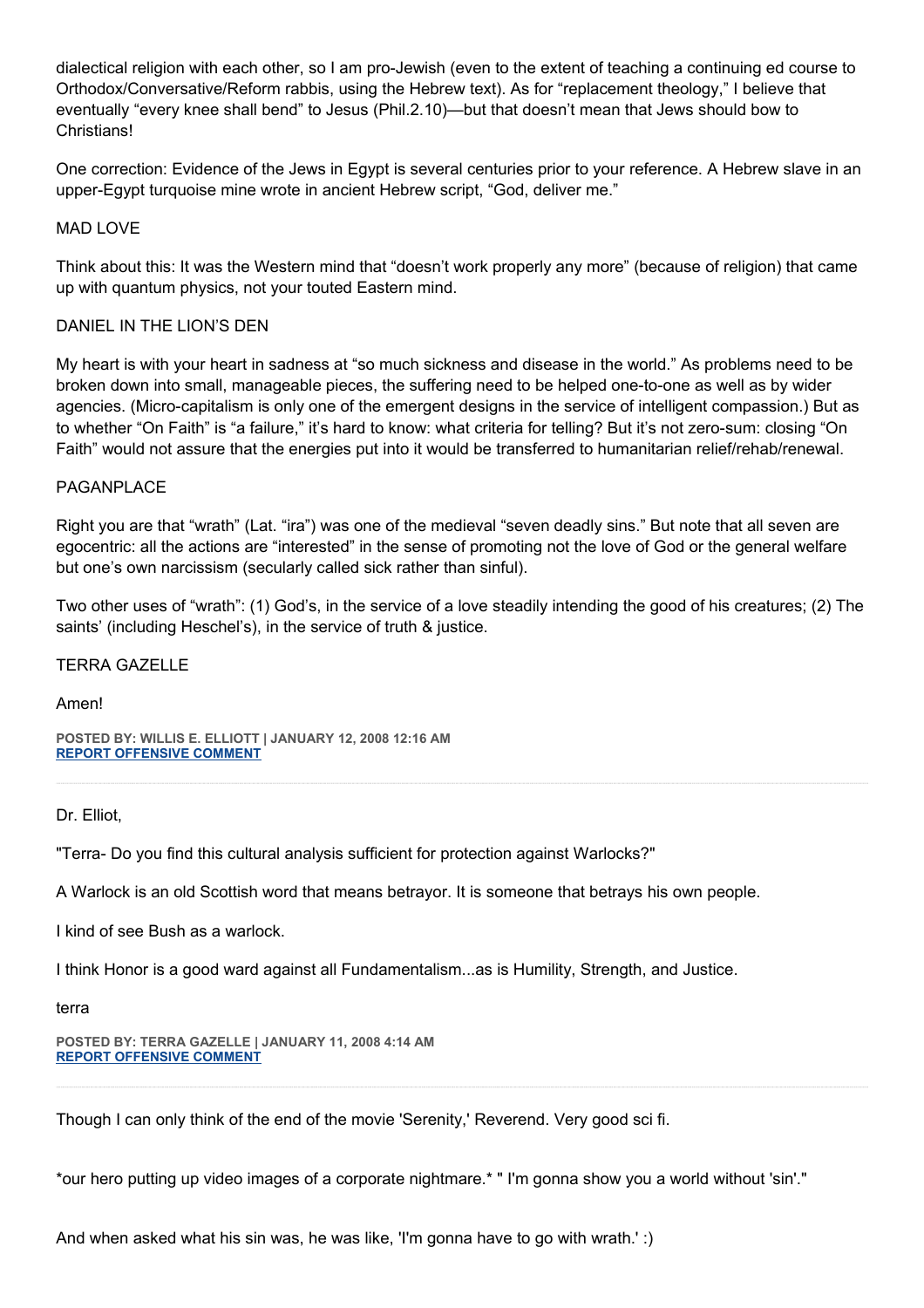Might give you second thoughts about your Christian Nation, but that's the least you owe us. :)

**POSTED BY: PAGANPLACE | JANUARY 10, 2008 11:11 PM [REPORT OFFENSIVE COMMENT](mailto:blogs@washingtonpost.com?subject=On%20Faith%20Panelists%20Blog%20%20%7C%20%20Paganplace%20%20%7C%20%20The%20Jewish%20Mind%20and%20the%20American%20Mind%20%20%7C%20%202097145&body=%0D%0D%0D%0D%0D================%0D?__mode=view%26_type=comment%26id=2097145%26blog_id=618)**

"3.....Rage is the emotional form INTEGRITY takes at the thought of fraud, as "wrath" is the form God's love takes in the presence of sin."

Funny, Reverend, I was always taught 'wrath' was one of the 'seven deadly sins' ....at least when it came to speaking up against holy fraud. :)

**POSTED BY: PAGANPLACE | JANUARY 10, 2008 11:07 PM [REPORT OFFENSIVE COMMENT](mailto:blogs@washingtonpost.com?subject=On%20Faith%20Panelists%20Blog%20%20%7C%20%20Paganplace%20%20%7C%20%20The%20Jewish%20Mind%20and%20the%20American%20Mind%20%20%7C%20%202097117&body=%0D%0D%0D%0D%0D================%0D?__mode=view%26_type=comment%26id=2097117%26blog_id=618)**

Dear Dr. Elliott

Look at the comments on this thread. "On Faith" doesn't seem to be thriving. There is so much sickness and disease in the world; I do not know how to help such people; I wish I did. It's a tuff problem. I wish someone at WaPo could figure it out. Maybe the only solution is to give up on "On Faith" and call it a good try, but basically, a failure.

**POSTED BY: DANIEL IN THE LION'S DEN | JANUARY 10, 2008 2:12 PM [REPORT OFFENSIVE COMMENT](mailto:blogs@washingtonpost.com?subject=On%20Faith%20Panelists%20Blog%20%20%7C%20%20Daniel%20in%20the%20Lion)**

Can you comment on apartheid israel's ethnic cleansing of palestinians.

**POSTED BY: APARTHEID | JANUARY 10, 2008 8:08 AM [REPORT OFFENSIVE COMMENT](mailto:blogs@washingtonpost.com?subject=On%20Faith%20Panelists%20Blog%20%20%7C%20%20apartheid%20%20%7C%20%20The%20Jewish%20Mind%20and%20the%20American%20Mind%20%20%7C%20%202092193&body=%0D%0D%0D%0D%0D================%0D?__mode=view%26_type=comment%26id=2092193%26blog_id=618)**

Anonymous-

That sounds like another good one. Contrasted to the same old Religion vs. Science debate that's been going on since the Dark Ages it's really nice to see where the two can complement each other beautifully as with Eastern thought and quantum physics.

I suspect it has something to do with the Eastern impulse to study the mind vs. the Western religious impulse to tangle the mind up into knots to the point that it doesn't work properly anymore.

**POSTED BY: MAD LOVE | JANUARY 10, 2008 1:01 AM [REPORT OFFENSIVE COMMENT](mailto:blogs@washingtonpost.com?subject=On%20Faith%20Panelists%20Blog%20%20%7C%20%20Mad%20Love%20%20%7C%20%20The%20Jewish%20Mind%20and%20the%20American%20Mind%20%20%7C%20%202089672&body=%0D%0D%0D%0D%0D================%0D?__mode=view%26_type=comment%26id=2089672%26blog_id=618)**

The Jewish People have survived for over three thousand years.

(The earliest reference to Israel is from the funery stela of the Egyptian Pharoah Merneptah, now in the Cairo Museum, which dates to 1209 B.C.)

All other empires that persecuted the Jews, from the Arameans to the Moabites, from the Babylonians to the Assyrians to the Selucids, from the Romans to the Spanish Inquisition to the Nazis to Communists, have fallen.

Yet the Jewish People are still here.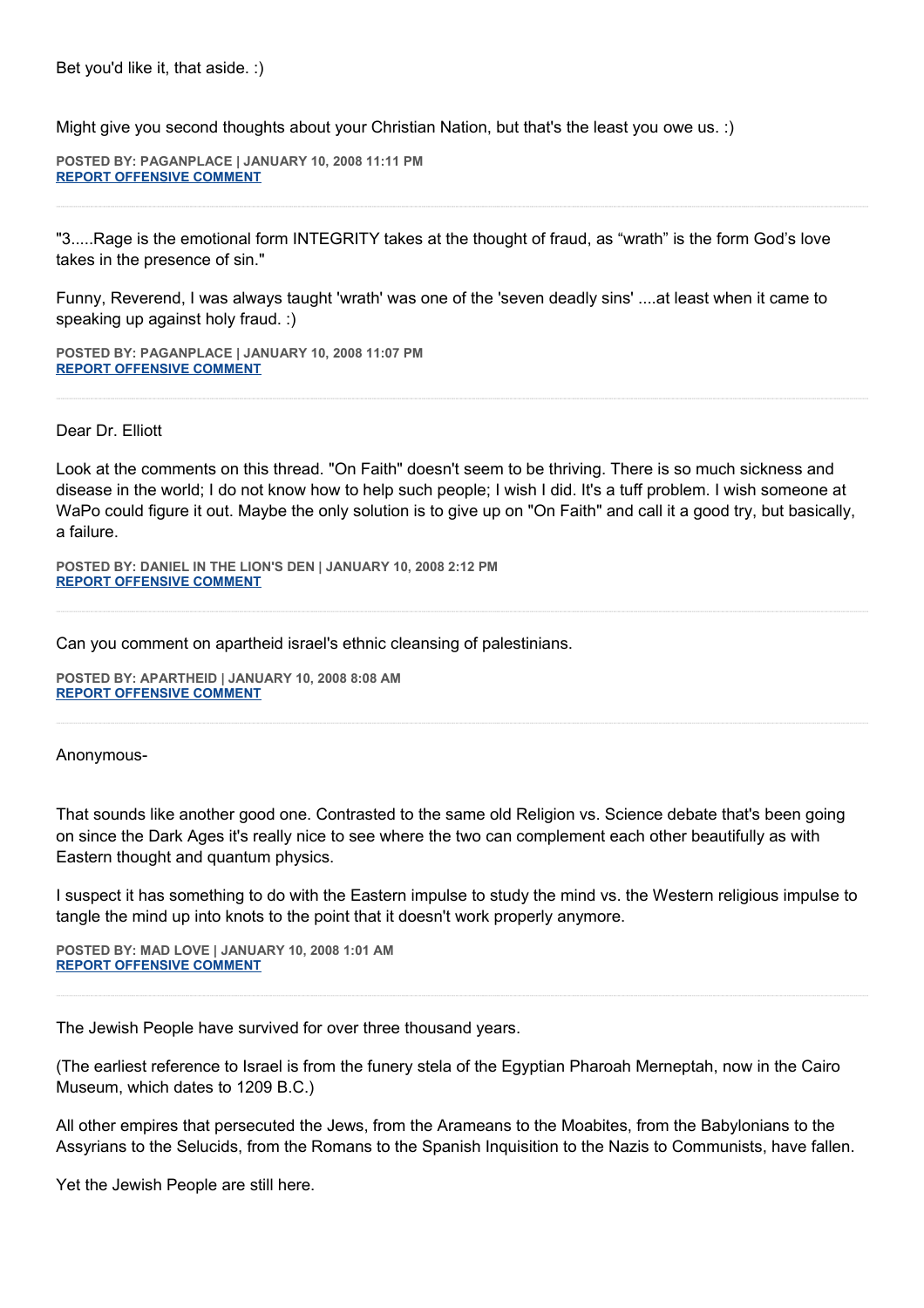Yes, they are very tiny: there are only 13.2 million Jews in the world, compared to 1.7 Billion Muslims and 2 Billion Christians. However, I believe they will continue to survive.

Today, every Jew by birth that is alive is not only a descendent of the people of ancient Israel, but a descendent of those who survived great persecution and pressure to convert over countless centuries.

This is a great privilage and an incredible legacy.

Yet, today many Jews are ignorant of their own heritage, from the Hebrew Bible itself to the archaeology of Israel, from the Dead Sea Scrolls to the great works of the Rabbinic Era.

Thus, in this country and others they are intermarrying, turning away from the sacrifices of their ancestors and casting out this heritage.

Pressured by societies that still hold true to the ideas of Replacement Theology--the theology that the Church, or the Islamic Ummah, has replaced the Jewish People as G-d's choosen--they often want to assimilate into the maintstream.

Without the knowledge of their history, the Jewish People cannot understand the religious roots of Replacement Theology and how it evolved into anti-Judaism and then anti-Semitism.

They forget that Jesus was a Jew, as was Mary, Joseph, John the Baptist, Peter, Paul, all the Disciples, Isaiah, Jeremiah, all the Prophets, Jacob, Isaac, and Moses...

Thus, they simply, and tragically, internalize it.

So, will the Jewish People disappear over time?

No, it cannot be a coincidence that after 2,000 years of Exile the Jews have returned to their ancestral homeland to build a state, as it was predicted by Jeremiah and Isaiah.

Here is the future of the Jewish People, and as they have done for three millenium, they will--however small their numbers become--continue to survive and continue their ancestral legacy.

**POSTED BY: MARYADRIANNA | JANUARY 9, 2008 11:35 PM [REPORT OFFENSIVE COMMENT](mailto:blogs@washingtonpost.com?subject=On%20Faith%20Panelists%20Blog%20%20%7C%20%20MaryAdrianna%20%20%7C%20%20The%20Jewish%20Mind%20and%20the%20American%20Mind%20%20%7C%20%202089112&body=%0D%0D%0D%0D%0D================%0D?__mode=view%26_type=comment%26id=2089112%26blog_id=618)**

The Jewish People have survived for over three thousand years.

(The earliest reference to Israel is from the funery stela of the Egyptian Pharoah Merneptah, now in the Cairo Museum, which dates to 1209 B.C.)

All other empires that persecuted the Jews, from the Arameans to the Moabites, from the Babylonians to the Assyrians to the Selucids, from the Romans to the Spanish Inquisition to the Nazis to Communists, have fallen.

Yet the Jewish People are still here.

Yes, they are very tiny: there are only 13.2 million Jews in the world, compared to 1.7 Billion Muslims and 2 Billion Christians. However, I believe they will continue to survive.

Today, every Jew by birth that is alive is not only a descendent of the people of ancient Israel, but a descendent of those who survived great persecution and pressure to convert over countless centuries.

This is a great privilage and an incredible legacy.

Yet, today many Jews are ignorant of their own heritage, from the Hebrew Bible itself to the archaeology of Israel, from the Dead Sea Scrolls to the great works of the Rabbinic Era.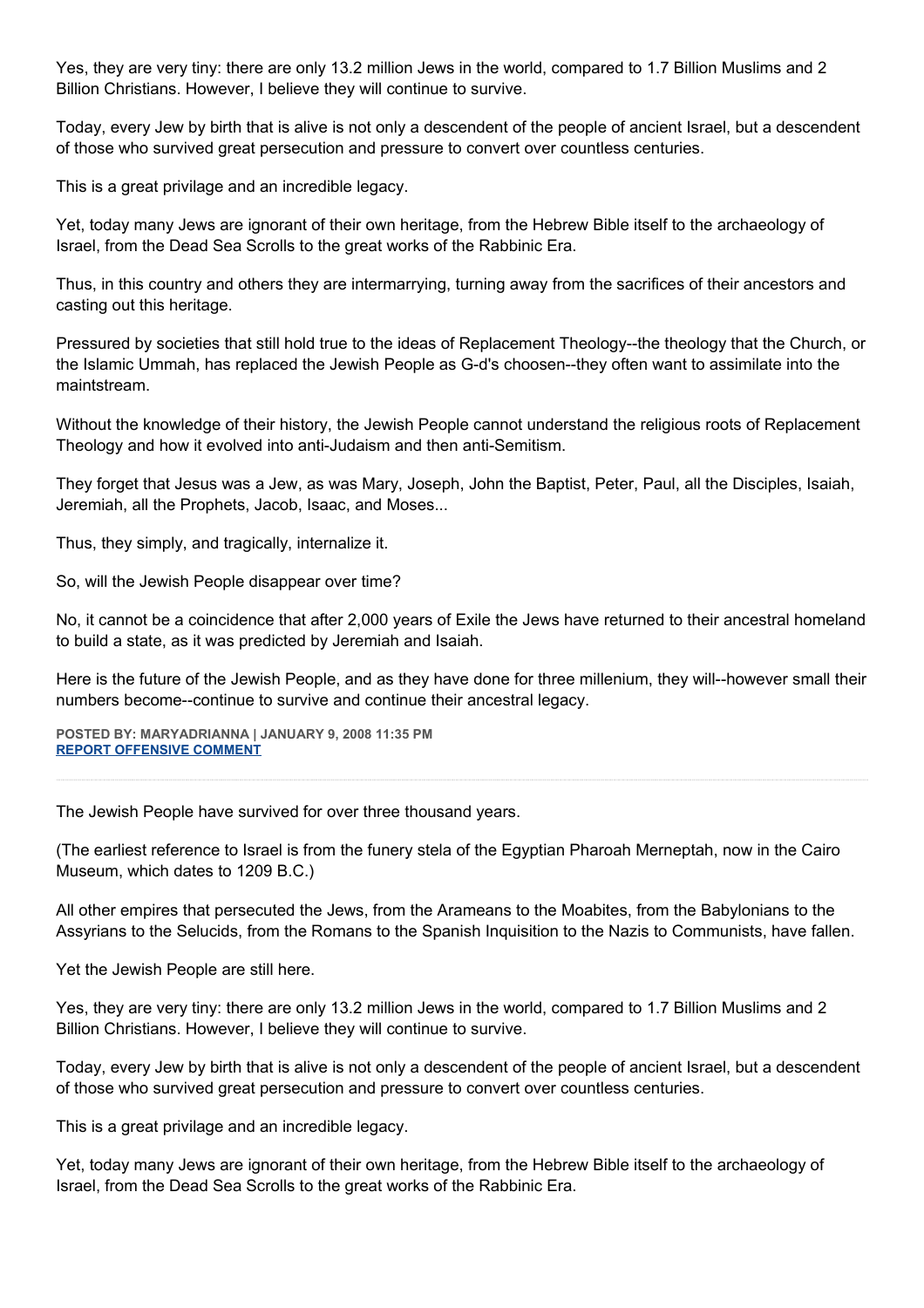Thus, in this country and others they are intermarrying, turning away from the sacrifices of their ancestors and casting out this heritage.

Pressured by societies that still hold true to the ideas of Replacement Theology--the theology that the Church, or the Islamic Ummah, has replaced the Jewish People as G-d's choosen--they often want to assimilate into the maintstream.

Without the knowledge of their history they cannot understand the religious roots of Replacement Theology and how it evolved into anti-Judaism and then anti-Semitism. They simply, and tragically, internalize it.

So, will the Jewish People disappear over time?

No, it cannot be a coincidence that after 2,000 years of Exile the Jews have returned to their ancestral homeland to build a state, as it was predicted by Jeremiah and Isaiah.

Here is the future of the Jewish People, and as they have done for three millenium, they will--however small their numbers become--continue to survive and continue their ancestral legacy.

**POSTED BY: MARYADRIANNA | JANUARY 9, 2008 11:11 PM [REPORT OFFENSIVE COMMENT](mailto:blogs@washingtonpost.com?subject=On%20Faith%20Panelists%20Blog%20%20%7C%20%20MaryAdrianna%20%20%7C%20%20The%20Jewish%20Mind%20and%20the%20American%20Mind%20%20%7C%20%202088984&body=%0D%0D%0D%0D%0D================%0D?__mode=view%26_type=comment%26id=2088984%26blog_id=618)**

You talk about "minds", in terms of Christian mind, American mind and Jewish mind, as if they are homogeneous groups. There is no one mind set that would define any of these groups. Within each group are vastly contrasting and conflicting views as to how even single issues are understood. Furthermore what depicts the mind of any nation is far more complex and includes historical experiences as well as the interaction with people of other nations and the interaction between groups of people within the nation in question. The real frontier where mind is concerned is its non-physical nature and how that underpins material nature. And at present science and in particular the medical profession is validating a mindset that is geared to greater profits and never mind the suffering of millions, by denying the insightfulness that arises out of relationship. And how much influence that has with respect to disease-causing stress. What about that mindset, the "Medical Mind" and the "Never Mind Big Business is all that counts?

**POSTED BY: [ANNAVICTORIA](http://http/www.annavictoria.wordpress.com) | JANUARY 9, 2008 9:47 PM [REPORT OFFENSIVE COMMENT](mailto:blogs@washingtonpost.com?subject=On%20Faith%20Panelists%20Blog%20%20%7C%20%20Annavictoria%20%20%7C%20%20The%20Jewish%20Mind%20and%20the%20American%20Mind%20%20%7C%20%202088379&body=%0D%0D%0D%0D%0D================%0D?__mode=view%26_type=comment%26id=2088379%26blog_id=618)**

I cannot Tell you; can hardly THINK about

HOW I admire someone who reacts with such rage in a MERE conversation that he has to sit his martini down. On the piano.

Hardly in control of himself. Such rage in thinking of things. What a winner. Should be in charge of us all. His ideas transendent. Is this a joke?

What gabbeling garbage.

**POSTED BY: REININ | JANUARY 9, 2008 7:48 PM [REPORT OFFENSIVE COMMENT](mailto:blogs@washingtonpost.com?subject=On%20Faith%20Panelists%20Blog%20%20%7C%20%20reinin%20%20%7C%20%20The%20Jewish%20Mind%20and%20the%20American%20Mind%20%20%7C%20%202087643&body=%0D%0D%0D%0D%0D================%0D?__mode=view%26_type=comment%26id=2087643%26blog_id=618)**

I cannot Tell you, can hardly rbrn THINK about

HOW I admire someone who reacts with such rage in a mere conversation that he has to sit his martini down. On the piano.

Hardly in control of himself. Such rage in thinking of things he cannot control himself. Lovely.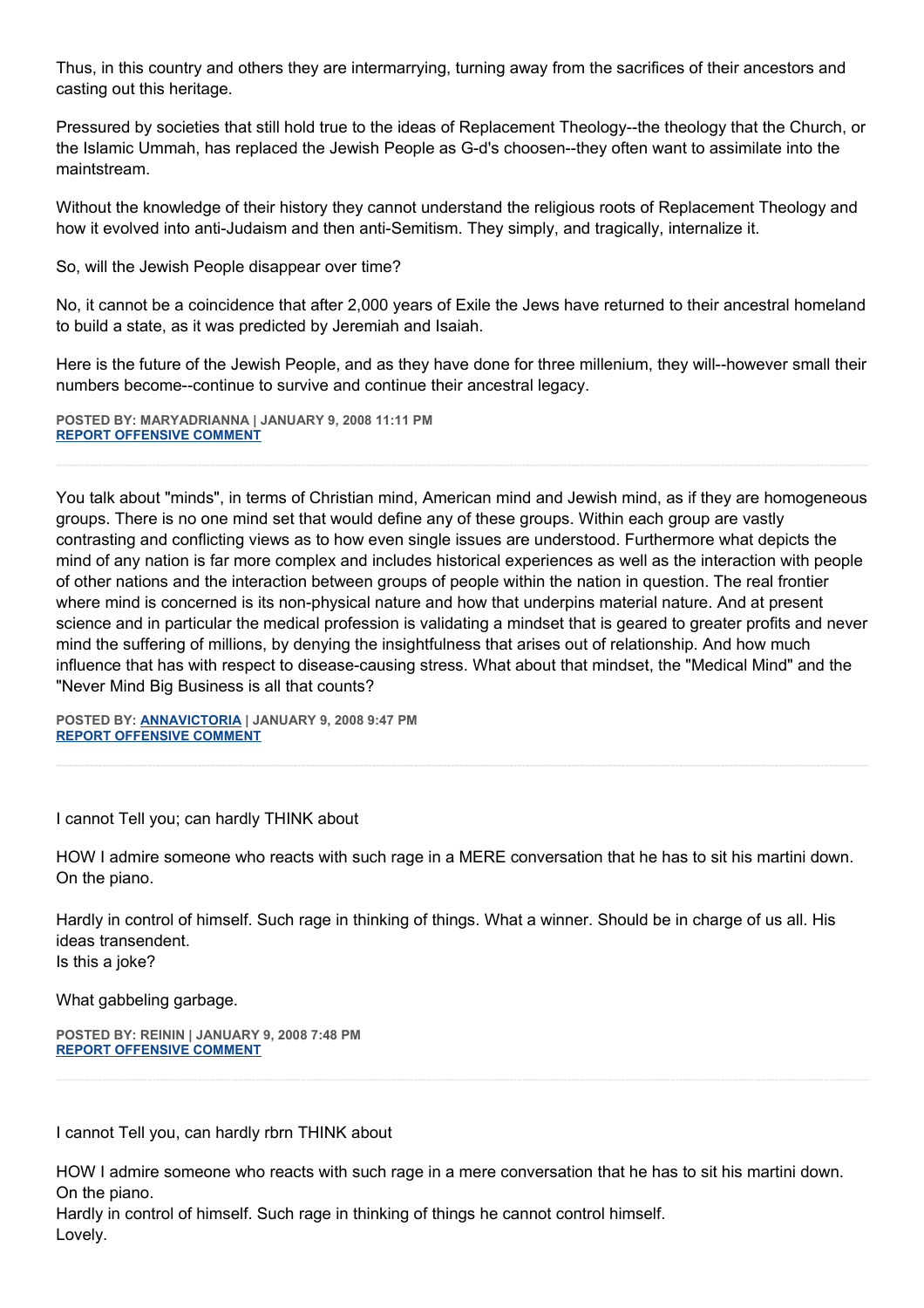What gabbeling garbage.

**POSTED BY: REININ | JANUARY 9, 2008 7:44 PM [REPORT OFFENSIVE COMMENT](mailto:blogs@washingtonpost.com?subject=On%20Faith%20Panelists%20Blog%20%20%7C%20%20reinin%20%20%7C%20%20The%20Jewish%20Mind%20and%20the%20American%20Mind%20%20%7C%20%202087614&body=%0D%0D%0D%0D%0D================%0D?__mode=view%26_type=comment%26id=2087614%26blog_id=618)**

Thank you Rev. Elliot for your touching tribute to Rabbi Heschel. It is truly moving.

**POSTED BY: SARI | JANUARY 9, 2008 6:57 PM [REPORT OFFENSIVE COMMENT](mailto:blogs@washingtonpost.com?subject=On%20Faith%20Panelists%20Blog%20%20%7C%20%20Sari%20%20%7C%20%20The%20Jewish%20Mind%20and%20the%20American%20Mind%20%20%7C%20%202087320&body=%0D%0D%0D%0D%0D================%0D?__mode=view%26_type=comment%26id=2087320%26blog_id=618)**

Mad Love -

Another book much akin to that one is 'The Quantum & the Lotus' by Ricard and Thuan.

An exchange between a research biologist turned Buddhist monk and a Vietnamese Buddhist turned astrophysicist - excellant back and forth...

Ricard as the monk clarifies Buddhist thinking & much is made of similarites/differences with modern cosmology and the findings of quantum physics as it defines the final frontier to understanding our 'material' reality....highly recommended if you haven't seen it yet.

**POSTED BY: ANONYMOUS | JANUARY 9, 2008 1:58 PM [REPORT OFFENSIVE COMMENT](mailto:blogs@washingtonpost.com?subject=On%20Faith%20Panelists%20Blog%20%20%7C%20%20Anonymous%20%20%7C%20%20The%20Jewish%20Mind%20and%20the%20American%20Mind%20%20%7C%20%202085568&body=%0D%0D%0D%0D%0D================%0D?__mode=view%26_type=comment%26id=2085568%26blog_id=618)**

#### Dear Dr Willis

It bothers me when you use the phrase, "we Christians believe..." I am guessing that when you say that, you are addressing people who regard themselves as non-Christians. But what are we other Christians supposed to do, who do not believe as you do? I think what you mean is, "according to standard Christian theology, which Christians are supposed to believe..."

How can you speak for everyone, when there are many conflicting and diverging beliefs? Even on matters which are supposedly settled, there is flux, and the matters are not settled.

I would guess that many Christians, if not most Christians, do not understand the theology behind the holy trinity, but regard the Father, the Son, and the Holy Ghost as three separate and distinct individuals. I would guess that many Christians, if not most Christians, do not pray to the Christ of atonement, but they pray to the suffering Christ, and they wait, to see him again, someday in Heaven, not to thank him for his atonement for their sins, but to show him their wounds and scars, and compare them to his.

Theological canon ain't the same as belief, it just ain't.

**POSTED BY: DANIEL IN THE LION'S DEN | JANUARY 9, 2008 12:08 PM [REPORT OFFENSIVE COMMENT](mailto:blogs@washingtonpost.com?subject=On%20Faith%20Panelists%20Blog%20%20%7C%20%20Daniel%20in%20the%20Lion)**

For Jihadist

I do not think there is any such movement as "militant atheism" or "dogmatic secularism."

An atheist is someone who does not believe in God. It is really a negative descriptor, like a cordless telephone is a phone without a cord.

I cannot possibly imagine what a "secularisst" would be, but a secular person is a person who does not put religons matters at the forefront of his life. It, also, is a negative descriptor, describing what a person is not, but not describing what a person is.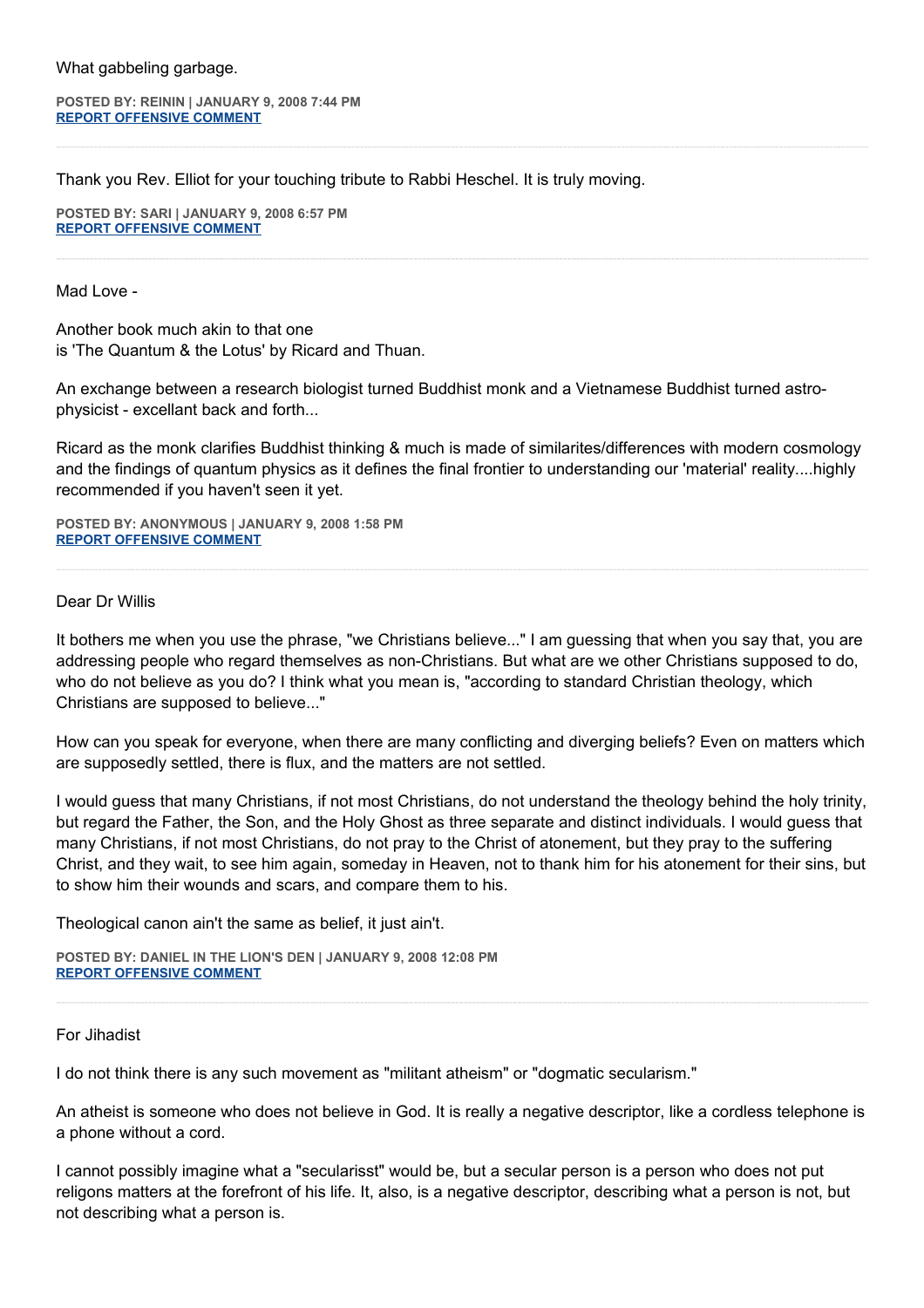In America, almost everyone is secular. Even the very religious Right Wing Conservative Born Again Christian Evangelicals are basically secular people, because they participate and enjoy secular society which dominates their lives, and they only go to church on Sunday, say grace before meals, and maybe throw in a Bible study meeting in the middle of the week.

Only nuns, priests, the Amish, and certain very cerebral theologians might be considered non-secular people in America, because they fill up their days and the majority of their time with relgious matters.

**POSTED BY: DANIEL IN THE LION'S DEN | JANUARY 9, 2008 11:18 AM [REPORT OFFENSIVE COMMENT](mailto:blogs@washingtonpost.com?subject=On%20Faith%20Panelists%20Blog%20%20%7C%20%20Daniel%20in%20the%20Lion)**

Anonymous- Thanks, I think that book is already on my Amazon wishlist, I'll go ahead and bump it to the top. It seems as far down in to the rabbit hole as science is able to look they are still finding consciousness at the root of everything. But as you put it "How could it be otherwise??"

**POSTED BY: MAD LOVE | JANUARY 9, 2008 7:22 AM [REPORT OFFENSIVE COMMENT](mailto:blogs@washingtonpost.com?subject=On%20Faith%20Panelists%20Blog%20%20%7C%20%20Mad%20Love%20%20%7C%20%20The%20Jewish%20Mind%20and%20the%20American%20Mind%20%20%7C%20%202083601&body=%0D%0D%0D%0D%0D================%0D?__mode=view%26_type=comment%26id=2083601%26blog_id=618)**

Oy vey,

First, I pick up the term, "militant atheist" from Prof. Stevens-Arroyo.

Now, I pick up the term, "dogmatic secularist" from Dr. Willis E Elliot.

You got to love these two fellow believers of God. Both came out with terms better than what some "militant atheists" and "dogmatic secularists" hurled at believers, including "morons", "idiots", "delusionals".

I would have called some atheists who posted breathtakingly (fill in the blank yourself) posts "deluidiots". :)

--------------------------------------------------

Dr. Willis E Elliot,

Thanks for this essay. It is starting to clarify for me what you mean by "The American mind".

Thank you and best regards "J"

**POSTED BY: JIHADIST | JANUARY 8, 2008 8:54 PM [REPORT OFFENSIVE COMMENT](mailto:blogs@washingtonpost.com?subject=On%20Faith%20Panelists%20Blog%20%20%7C%20%20Jihadist%20%20%7C%20%20The%20Jewish%20Mind%20and%20the%20American%20Mind%20%20%7C%20%202080030&body=%0D%0D%0D%0D%0D================%0D?__mode=view%26_type=comment%26id=2080030%26blog_id=618)**

Mad Love -

Quite right. There is nothing but Consciousness as the Buddhists have been telling us for 2500 years. How could it be otherwise??

A very readable synopsis of this topic from a scientific point of view can be found in 'The Self-Aware Universe' by quantum physicist Amit Goswami.

**POSTED BY: ANONYMOUS | JANUARY 8, 2008 2:51 PM [REPORT OFFENSIVE COMMENT](mailto:blogs@washingtonpost.com?subject=On%20Faith%20Panelists%20Blog%20%20%7C%20%20Anonymous%20%20%7C%20%20The%20Jewish%20Mind%20and%20the%20American%20Mind%20%20%7C%20%202077849&body=%0D%0D%0D%0D%0D================%0D?__mode=view%26_type=comment%26id=2077849%26blog_id=618)**

Dear Dr. Elliott,

Since you made such a major mistake posting your comments to the wrong thread, I thought I would reply here. And I notice, that this is is a major mistake, which you would correct if you could, so, I do understand that you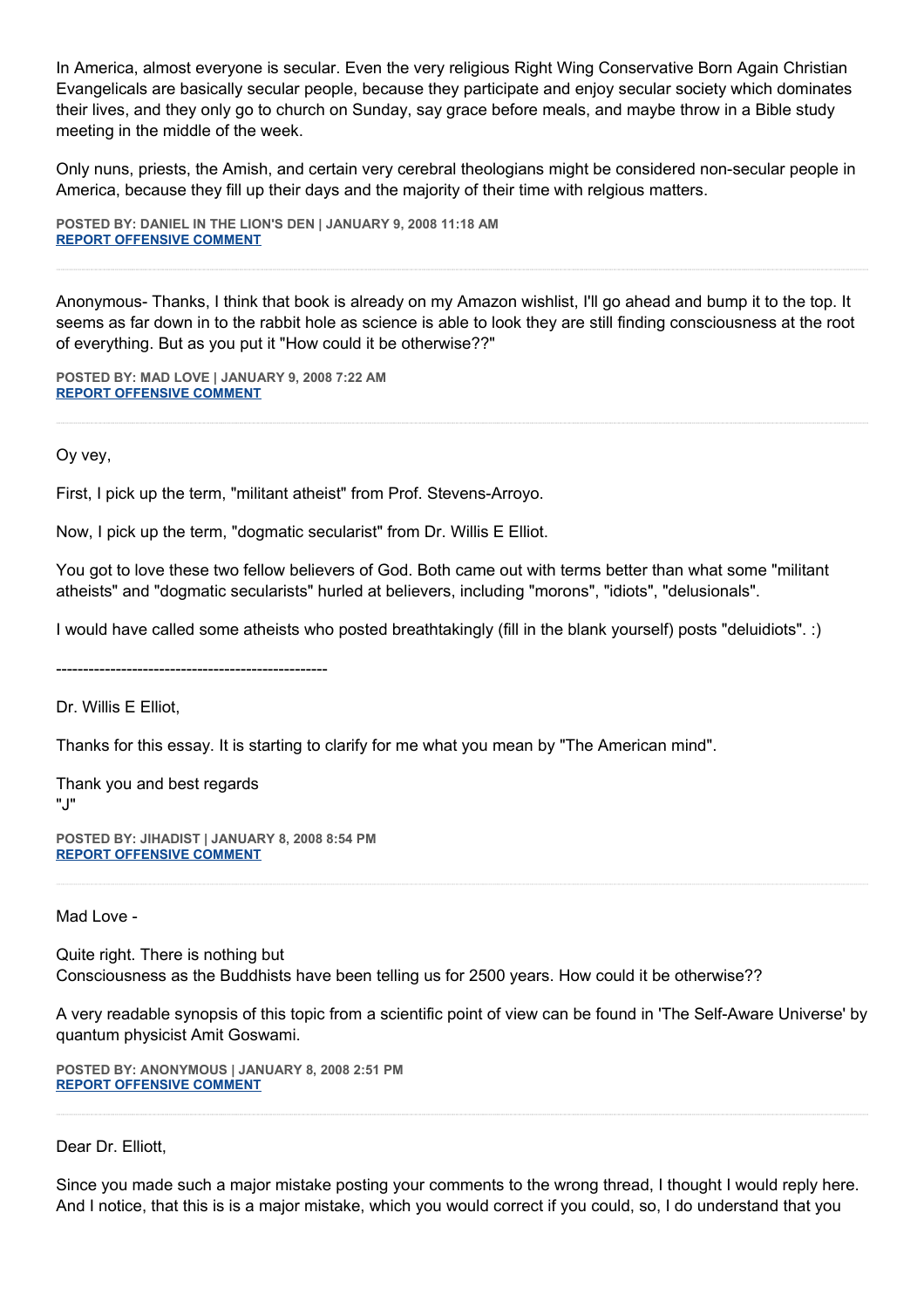are probably not allowed to alter, censor, or filter the comments on your own thread. And now that is clear to me, and I understand why that must be so.

However you commented on my wanting to have an exclusion list that would include Canyon Shearer. That is not entirely correct. I am opposed to government censorship for political purposes. But filtering comments here is not government censorship, and watching out for a person who is profoundly disturbed is not political censorship.

Yes Dr. Elliott, here we are still talking about the spectacle of Canyon Shearer, on a different topic, on a differnt thread, all because his one and only purpose is to be disruptive of the conversation the rest of us would like to have.

I find him to be so disturbing because he is the kind of person who would pick up a gun and start shooting people, like at VA-Tech. And then afterwards, everyone says, well, we knew there was something wrong with him, but we just thought that if we ignored his disruptions and his symptoms, then maybe someone else would give him the help that he needed.

I don't want to exclude him because his opinions are different than mine. He actually doesn't have opinions. He has symptoms of profound disturbance, which, of course, I cannot really understand. Over 350 of the comments on Leith Anderson's thread were not about Leith Anderson's essay, they were all about Canyon Shearer delusionally wishing all his critics to Hell, and their miffed replies to him.

I understand that there is nothing that you, as a contributing panelest, can do about disruptive commenters, that it is problably forbidden on your part to meddle in such things, that it would probably be considered a conflict-ofinterest to want to restrain an out-of-control commenter. But these are my opinions about a very unpleasant experience that I had on this Washginton Post On Faith Forum

**POSTED BY: DANIEL R SHARP | JANUARY 8, 2008 12:50 PM [REPORT OFFENSIVE COMMENT](mailto:blogs@washingtonpost.com?subject=On%20Faith%20Panelists%20Blog%20%20%7C%20%20Daniel%20R%20Sharp%20%20%7C%20%20The%20Jewish%20Mind%20and%20the%20American%20Mind%20%20%7C%20%202077181&body=%0D%0D%0D%0D%0D================%0D?__mode=view%26_type=comment%26id=2077181%26blog_id=618)**

All this talk of minds...

If we fully realized that consciousness is singular we would see that this singularity is what we call God, and that all the schizmatic waring of the different collective 'minds' is nothing more than our own ignorance of the big picture, and in fact the thing that most keeps us from understanding 'God'.

Schism is the enemy of unity.

**POSTED BY: MAD LOVE (DOGMATIC SECULARIST) | JANUARY 8, 2008 12:29 AM [REPORT OFFENSIVE COMMENT](mailto:blogs@washingtonpost.com?subject=On%20Faith%20Panelists%20Blog%20%20%7C%20%20Mad%20Love%20(dogmatic%20secularist)%20%20%7C%20%20The%20Jewish%20Mind%20and%20the%20American%20Mind%20%20%7C%20%202073031&body=%0D%0D%0D%0D%0D================%0D?__mode=view%26_type=comment%26id=2073031%26blog_id=618)**

Hail Brother Elliott

A lovely and thoughtful column, and a touching remembrance of A Herschel.

William and I salute you.

```
POSTED BY: HENRY JAMES | JANUARY 7, 2008 10:31 PM
REPORT OFFENSIVE COMMENT
```
you'd think more of someone if they didn't have an exclusion list, and yet you call people 'haters' and 'unAmerican'. Nice.

**POSTED BY: ANONYMOUS | JANUARY 7, 2008 10:19 PM [REPORT OFFENSIVE COMMENT](mailto:blogs@washingtonpost.com?subject=On%20Faith%20Panelists%20Blog%20%20%7C%20%20Anonymous%20%20%7C%20%20The%20Jewish%20Mind%20and%20the%20American%20Mind%20%20%7C%20%202072240&body=%0D%0D%0D%0D%0D================%0D?__mode=view%26_type=comment%26id=2072240%26blog_id=618)**

Error! The above comment was meant for my immediately previous entry, "The Almighty and the Mighty."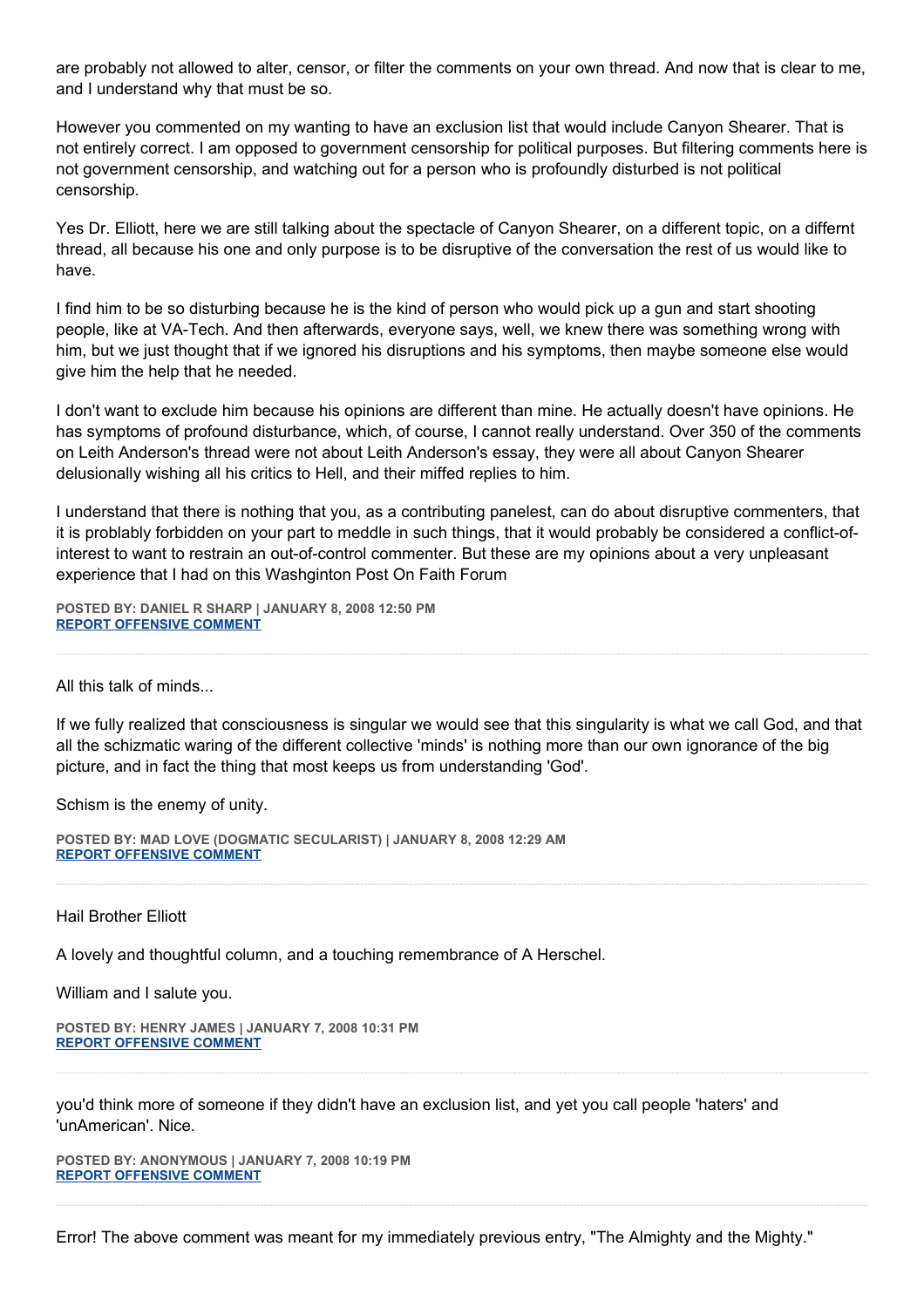## TO WHOM IT MAY CONCERN

Sex & religion being humanity's most powerful drives, I wouldn't want a president with a low sex-drive or a low religion-drive: either low would impede understanding of humanity & thus of politics. Of course the higher the drive, the easier to abuse: the greater a vehicle's speed, the higher the risk of accident. Just think of all the human wreckage from religion & sex!

None of you commented on my column's adducing Madeleine Albright's "The Mighty and the Almighty" as indicating low attention to religion as a deficit in political office. Indeed, most of the 18 posts exhibit the defect.

The political cost of this defect is detailed in Douglas Johnston's "Faith-Based Diplomacy: Trumping Realpolitik" (2003). Communism repressed religion, which (since the close of the Cold War) has been the dominant force in world-politics. Religion is "Track II" diplomacy, bypassing other political motivators. Johnston has a long list of U.S. foreign-policy failures due to not factoring religion into the analyses—blinded, he says (p.4), by "dogmatic secularism and economic determinism."

Most of you 18 posters qualify as "dogmatic secularists." I hope none of you is in the State Department!

## HENRY JAMES

Good point. "Integrity" should not be confused with Forrest Gump innocence. A game played in the interest of truth or love is not the same as a game played for the maintenance or advancement of self-interested power.

## LEPI...

Right, "one need not subscribe to belief in a deity to have integrity."

In buying a baseball team, what Bush had it mind was NAME RECOGNITION, not a demonstration of managerial competence. To count against him in campaigning for office, his mismanagement of his team would have had to be what it wasn't, viz. calamitous.

There's a difference between the arrogance of announcing God's will & the humility of doing God's will according to one's lights with an open mind for "more light" (as Pastor John Robinson said to his Mayflower congregation just before the 1620 sailing). / Your image of revelation is FOG we can't see God's will through; I'll go with MIST, a modest possibility over against a confident impossibility. In 1 Corinthians 13:12, the image is an imperfect REFLECTION in a metal mirror.

No, it doesn't "depend on how you define Creator," as though there were options. What "Creator" meant to America's founders is a matter of historical research, not free speculation. My shorthand for it (in my definition of the [originating] American mind) is Bible+Enligtenment.

Right, "no religious test" for the office of president. But the originating "American worldview" is life "under God" with "integrity and humility as divinely given," as a "prophylactic against the abuse of power." An atheist might be parasitic on the values of integrity and humility, lacking the historic American theological grounding of these virtues—and might make a good president despite this ontological thinness.

## **TERRA**

Good quote from Aristotle. Your high-word, "honor," in our American tradition is informed by four peoples—the Jews, the Greeks, the Romans, the Christians. You might call it the Four-Square American Mind. To drop any one of these is like losing a stool-leg. Further, each acts as a check against the others' running off into each its own fundamentalism. (And each in its own way stands over against Islamic fundamentalism.) Do you find this cultural analysis sufficient for protection against Warlocks?

## ATHENA